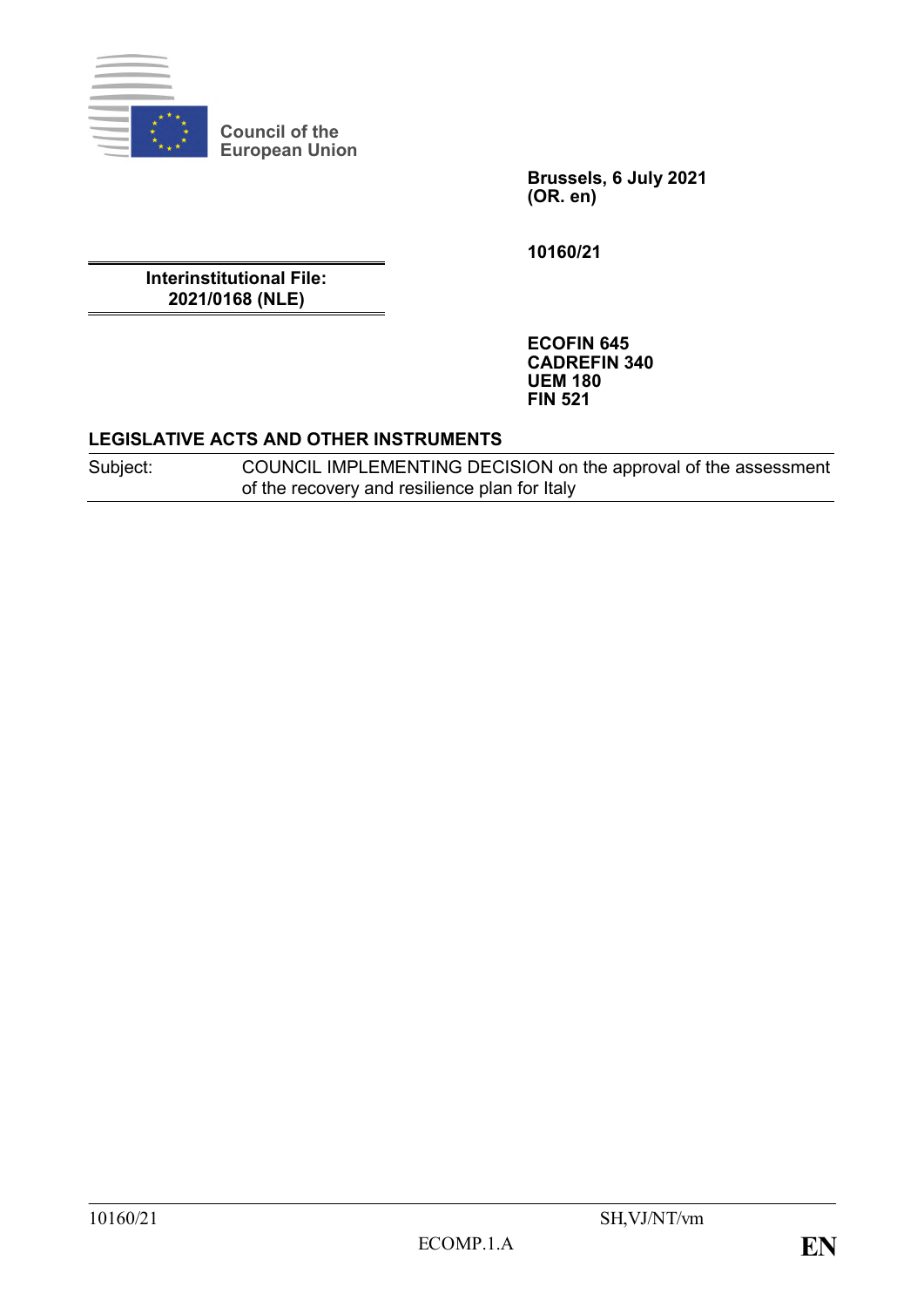## **COUNCIL IMPLEMENTING DECISION (EU) 2021/…**

**of …**

## **on the approval of the assessment of the recovery and resilience plan for Italy**

## THE COUNCIL OF THE EUROPEAN UNION,

Having regard to the Treaty on the Functioning of the European Union,

Having regard to Regulation (EU) 2021/241 of the European Parliament and of the Council of 12 February 2021 establishing the Recovery and Resilience Facility**<sup>1</sup>** , and in particular Article 20 thereof,

Having regard to the proposal from the European Commission,

**<sup>1</sup>** OJ L 57, 18.2.2021, p. 17.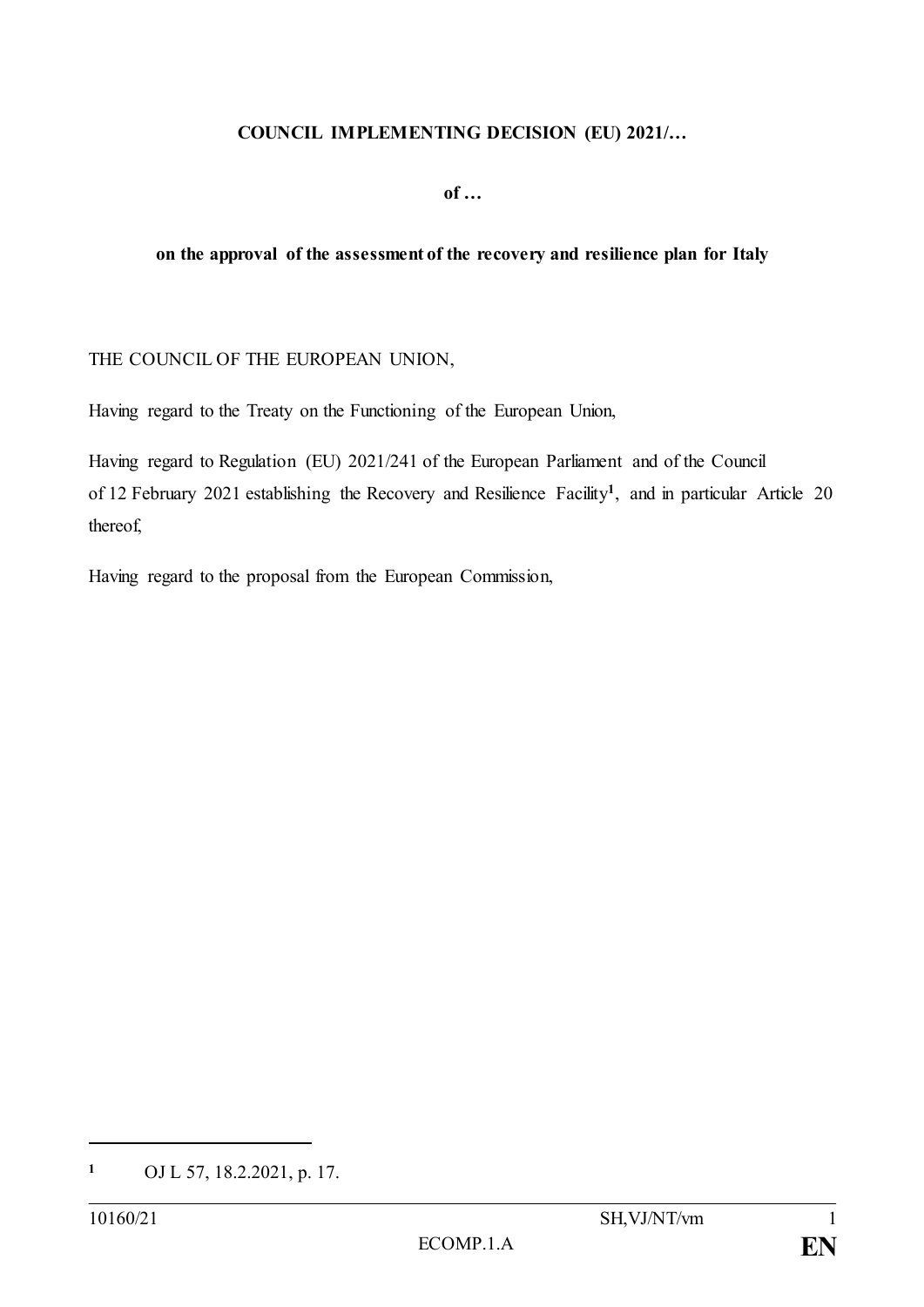Whereas:

(1) The COVID-19 outbreak has had a disruptive impact on the economy of Italy. In 2019, the gross domestic product (GDP) per capita of Italy was 95,0 % of the Union average. According to the Commission's spring 2021 forecast, the real GDP of Italy declined by 8,9 % in 2020 and is expected to decline by 5,0 % cumulatively in 2020 and 2021. Long-standing aspects with an impact on medium-term economic performance include, in particular, high youth unemployment and a low participation of women in the labour market, slow productivity growth as well as inefficiencies in the public administration and a very high level of government debt.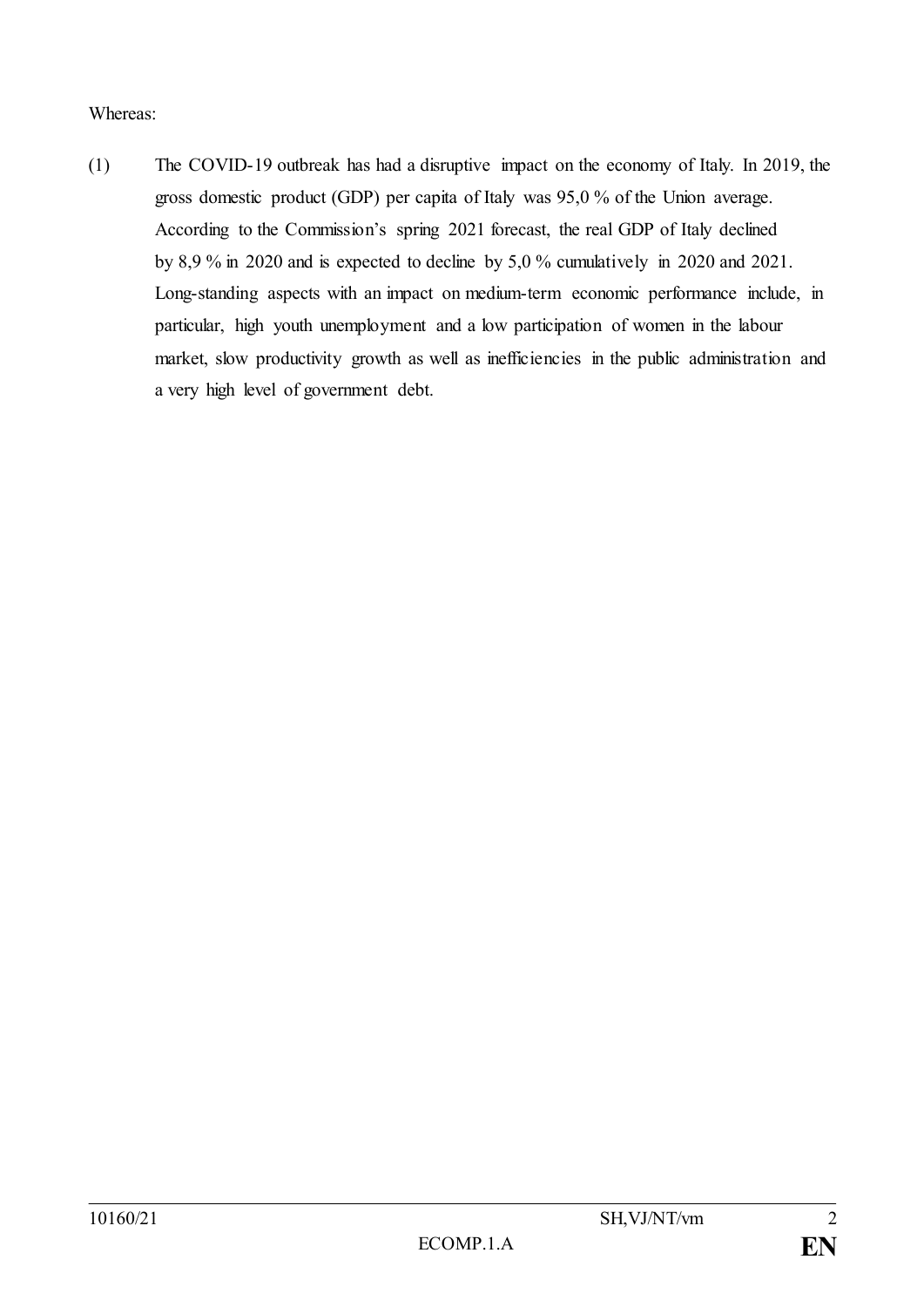(2) On 9 July 2019 and on 20 July 2020, the Council addressed recommendations to Italy in the context of the European Semester. In particular, the Council recommended Italy to shift taxation away from labour, step up the fight against tax evasion and fully implement past pension reforms. The Council also recommended Italy to strengthen the resilience and capacity of the health system while the coordination between nationa l and regional authorities should be enhanced. Moreover, the Council recommended Italy to reinforce efforts to tackle undeclared work, ensure that active labour market and social policies are effectively integrated and reach out in particular to young people and vulnerable groups and that women's participation in the labour market is supported through a comprehensive strategy, including through access to quality childcare and long-term care. In order to tackle the COVID-19 crisis, Italy was recommended to provide adequate income replacement and access to social protection, and to mitigate the employment impact of the crisis, including through flexible working arrangements and active support to employment. Furthermore, Italy was recommended to improve educational outcomes, strengthen distant learning and foster upskilling, including digital skills. Italy was recommended to focus investment-related economic policy on the green and digital transitions, taking into account regional disparities, in particular on clean and efficient production and use of energy, research and innovation, sustainable public transport, waste and water management as well as reinforced digital infrastructure to ensure the provision of essential services.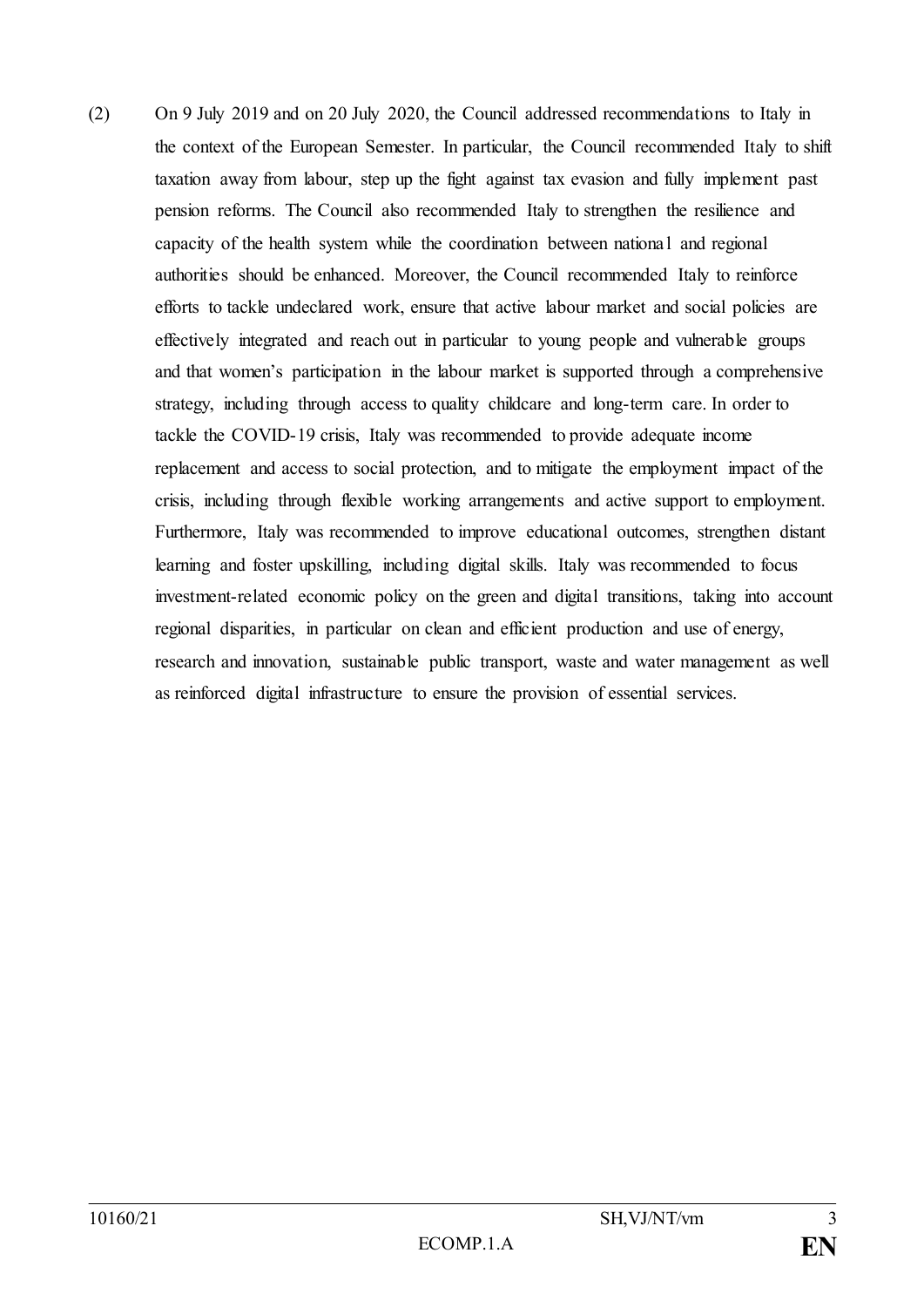In order to support the economy during the COVID-19 crisis, Italy was also recommended to effectively implement the measures providing liquidity to the real economy, frontload mature public investment projects, and promote private investment. Furthermore, the Council recommended Italy to improve the effectiveness of public administration and the efficiency of the judicial system, to reinforce the insolvency framework and to step up the fight against corruption. The Council also urged Italy to remove restrictions on competition and to improve sectoral regulations. Italy was also recommended to foster bank balance sheet restructuring, continuing the reduction of non-performing loans, and to improve non-bank financing for smaller and innovative firms. Having assessed progress in the implementation of those country-specific recommendations at the time of submission of the recovery and resilience plan ('RRP'), the Commission finds that substantial progress has been achieved with regard to the recommendations on taking all measures necessary to effectively address the pandemic, sustain the economy and support the ensuing recovery, on ensuring effective implementation of measures to provide liquidity to the real economy, including to small and medium-sized enterprises, innovative firms and the self-employed, and avoid late payments. Substantial progress was also recorded in fighting tax evasion, especially in the form of omitted invoicing.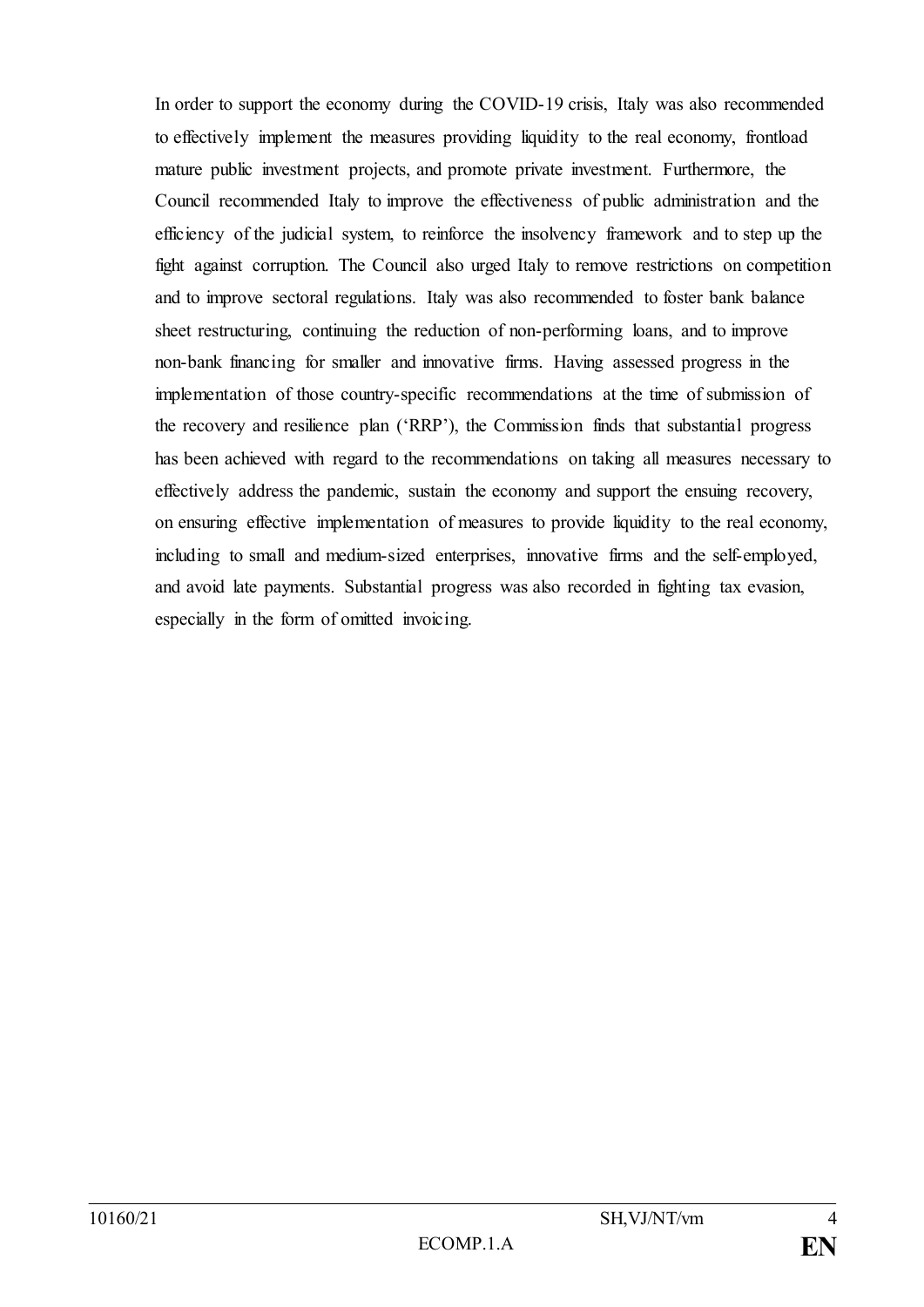- (3) On 2 June 2021, the Commission published an in-depth review under Article 5 of Regulation (EU) No 1176/2011 of the European Parliament and of the Council**<sup>1</sup>** for Italy. The Commission's analysis led it to conclude that Italy is experiencing excessive macroeconomic imbalances, in particular regarding high government debt and protracted weak productivity dynamics, which have cross-border relevance in a context of labour market and banking sector fragilities.
- (4) The Council Recommendation on the economic policy of the euro area recommended euro-area Member States to take action, including through their RRPs, to, *inter alia*, ensure a policy stance which supports the recovery and to further improve convergence, resilience and sustainable and inclusive growth. The Council Recommendation also recommended euro-area Member States to strengthen national institutional frameworks, to ensure macro-financial stability, to complete the economic and monetary union and to strengthen the international role of the euro.

**<sup>1</sup>** Regulation (EU) No 1176/2011 of the European Parliament and of the Council of 16 November 2011 on the prevention and correction of macroeconomic imbalances (OJ L 306, 23.11.2011, p. 25).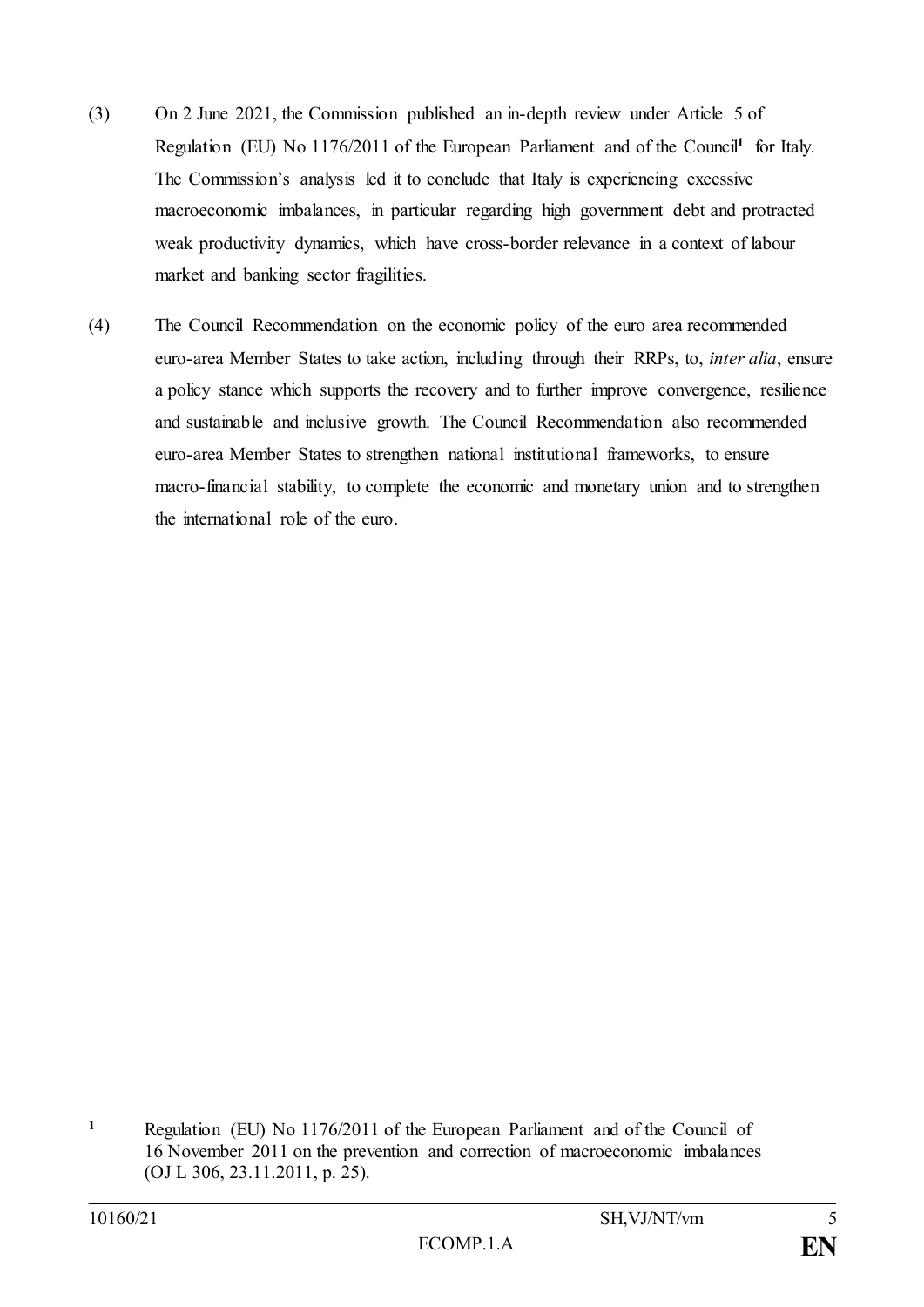- (5) On 30 April 2021, Italy submitted its national RRP to the Commission, in accordance with Article 18(1) of Regulation (EU) 2021/241. That submission followed a consultation process, conducted in accordance with the national legal framework, involving local and regional authorities, social partners, civil society organisations, youth organisations and other relevant stakeholders. National ownership of the RRPs underpins their successful implementation and lasting impact at national level and credibility at European level. Pursuant to Article 19 of Regulation (EU) 2021/241, the Commission has assessed the relevance, effectiveness, efficiency and coherence of the RRP, in accordance with the assessment guidelines set out in Annex V to that Regulation.
- (6) The RRPs should pursue the general objectives of the Recovery and Resilience Facility established by Regulation (EU) 2021/241 (the 'Facility') and of the European Union Recovery Instrument set up by Council Regulation (EU) 2020/2094**<sup>1</sup>** in order to support the recovery in the aftermath of the COVID-19 crisis. They should promote the Union's economic, social and territorial cohesion by contributing to the six pillars referred to in Article 3 of Regulation (EU) 2021/241.

**<sup>1</sup>** Council Regulation (EU) 2020/2094 of 14 December 2020 establishing a European Union Recovery Instrument to support the recovery in the aftermath of the COVID-19 crisis (OJ L 433I , 22.12.2020, p. 23).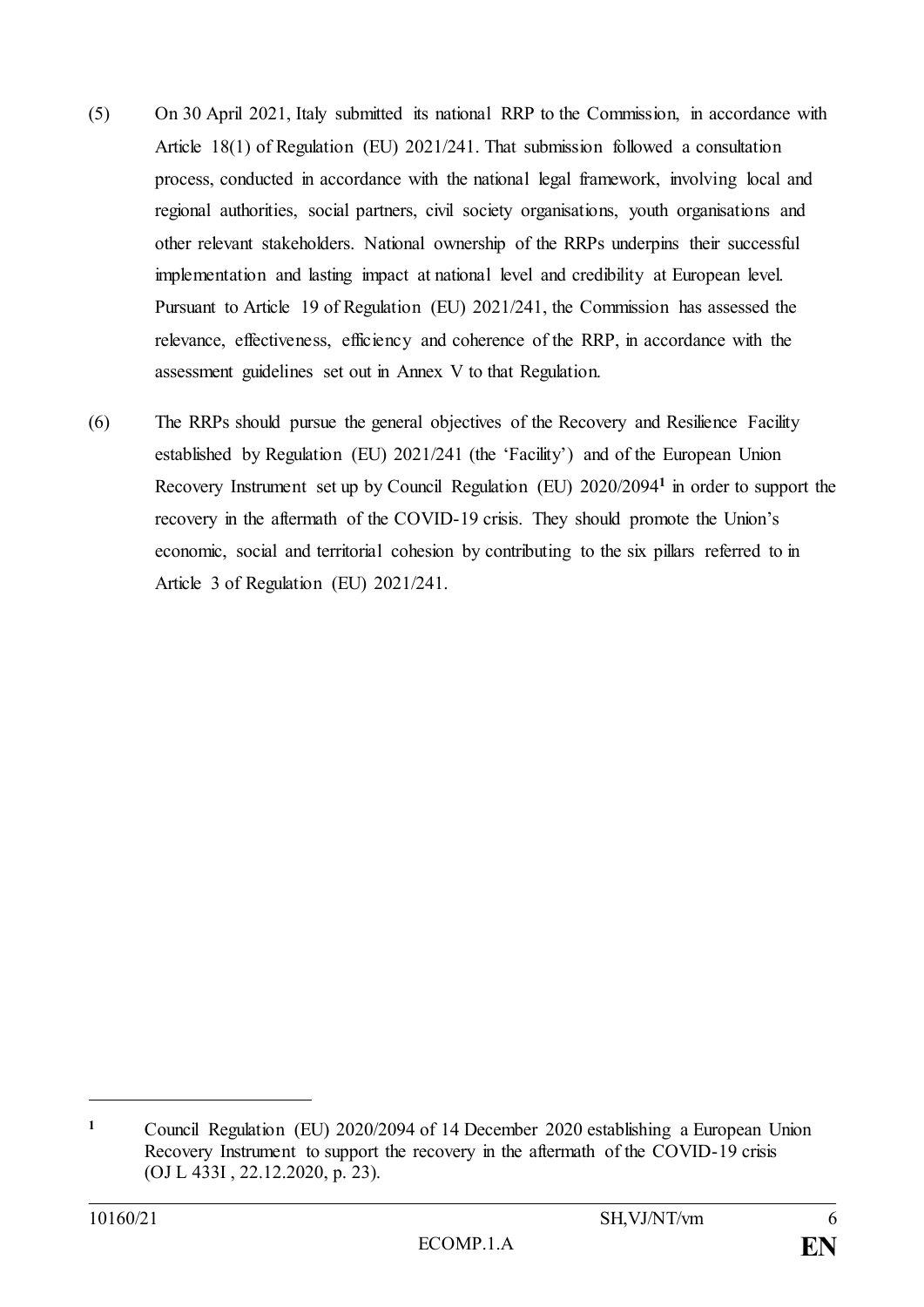(7) The implementation of the Member States' RRPs will constitute a coordinated effort involving reforms and investments across the Union. Through coordinated and simultaneous implementation and the implementation of cross-border and multi-country projects, such reforms and investments will mutually reinforce each other and generate positive spillovers across the Union. Therefore, about one third of the impact of the Facility on Member States' growth and job creation will come from spillovers from other Member States.

Balanced response contributing to the six pillars

(8) In accordance with Article 19(3), point (a), of and Annex V, criterion 2.1, to Regulation (EU) 2021/241, the RRP represents to a large extent (Rating A) a comprehensive and adequately balanced response to the economic and social situation, thereby contributing appropriately to all of the six pillars referred to in Article 3 of that Regulation, taking the specific challenges faced by and the financial allocation for the Member State concerned into account.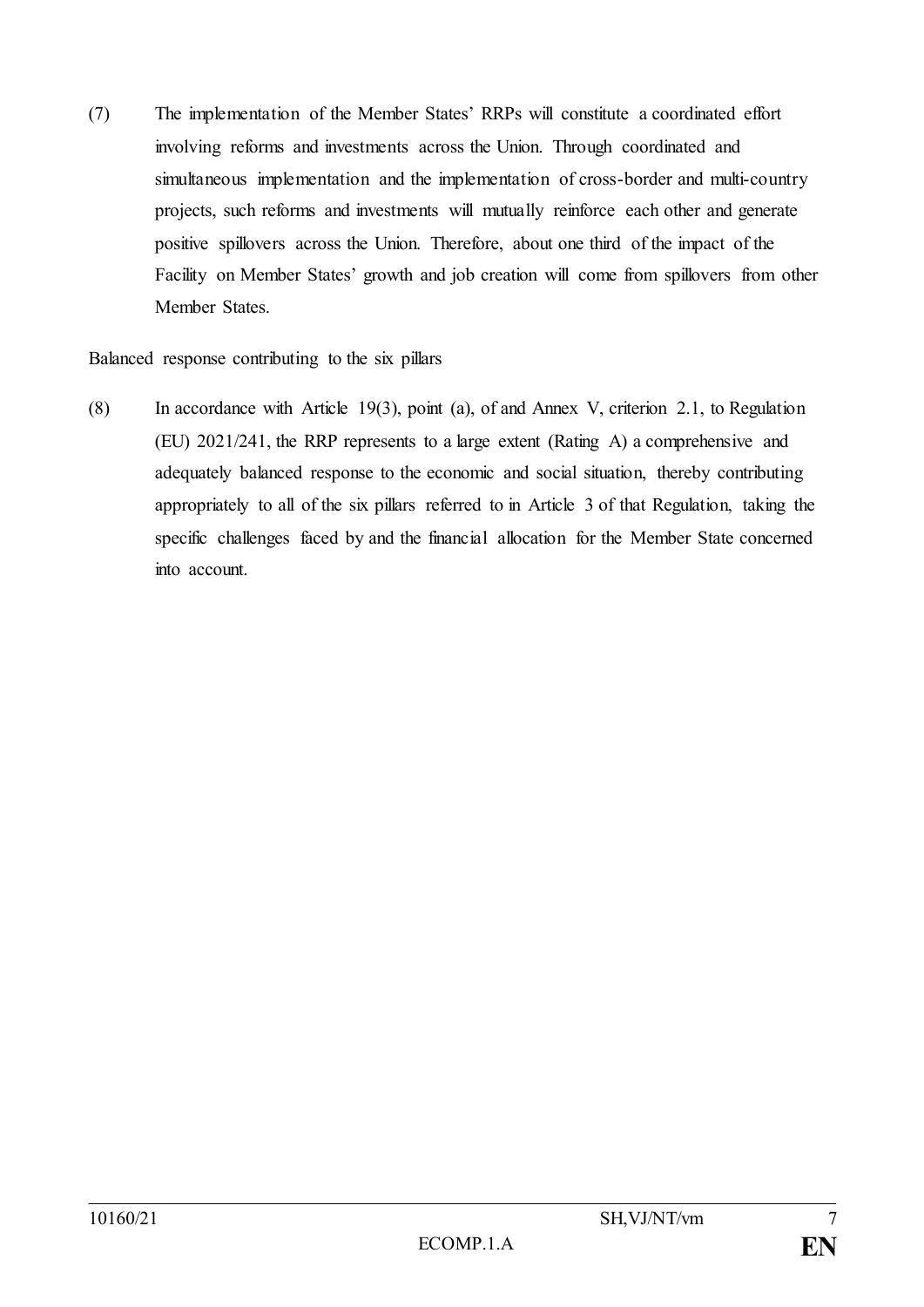(9) The RRP contains a wide range of both investments and reforms to support addressing the challenges of the green transition such as increasing energy efficiency of buildings, decarbonising the economic activity, mitigating and adaptating to climate change, using water resources more efficiently, strengthening the circular economy and preserving and enhancing biodiversity. The RRP also aims to tackle the digital challenges through the digitalisation of important public services such as justice, public employment services, education or health and the adoption of digital technologies by citizens and business with a combined set of direct investments and incentive schemes such as Transizione 4.0. Digital skills are addressed in the RRP through a varied set of measures targeting the general population, the public administration, the education system and the labour market.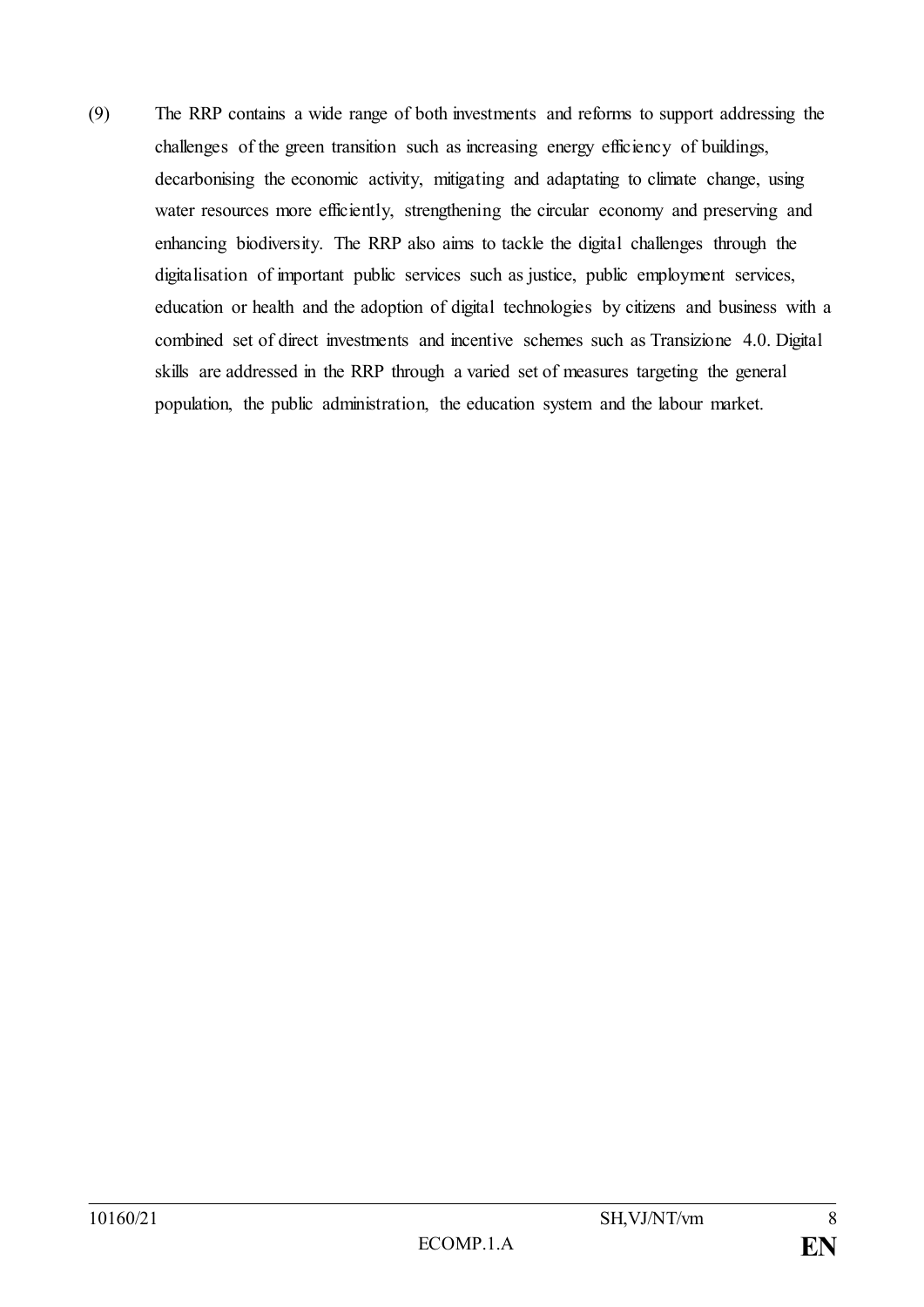(10) The RRP promotes smart, sustainable and inclusive growth across all missions and components through investments aimed at enhancing physical and human capital and reforms, which should have an impact on productivity and competitiveness over the medium and long term. For instance, the two first components of mission 1 of the RRP propose major reforms in justice, competition, public procurement, public administration and taxation and public expenditure, which should remove significant bottlenecks in the functioning of the Italian economy, and significant investments focusing on the digitalisation of the various economic sectors, which should have a positive effect on productivity. In line with the priorities of the European Green Deal, the components of missions 2 and 3 aim to promote sustainable growth, energy efficiency and climate change mitigation and adaptation through a set of ambitious reforms and investments in various sectors such as water, territorial planning, energy efficiency of buildings, sustainable mobility in cities and across the country, the development of renewable energies, biodiversity and the strengthening of the circular economy. The components of mission 4 aim to tackle challenges related to education and research and innovation, combining both investments and reforms in a balanced manner.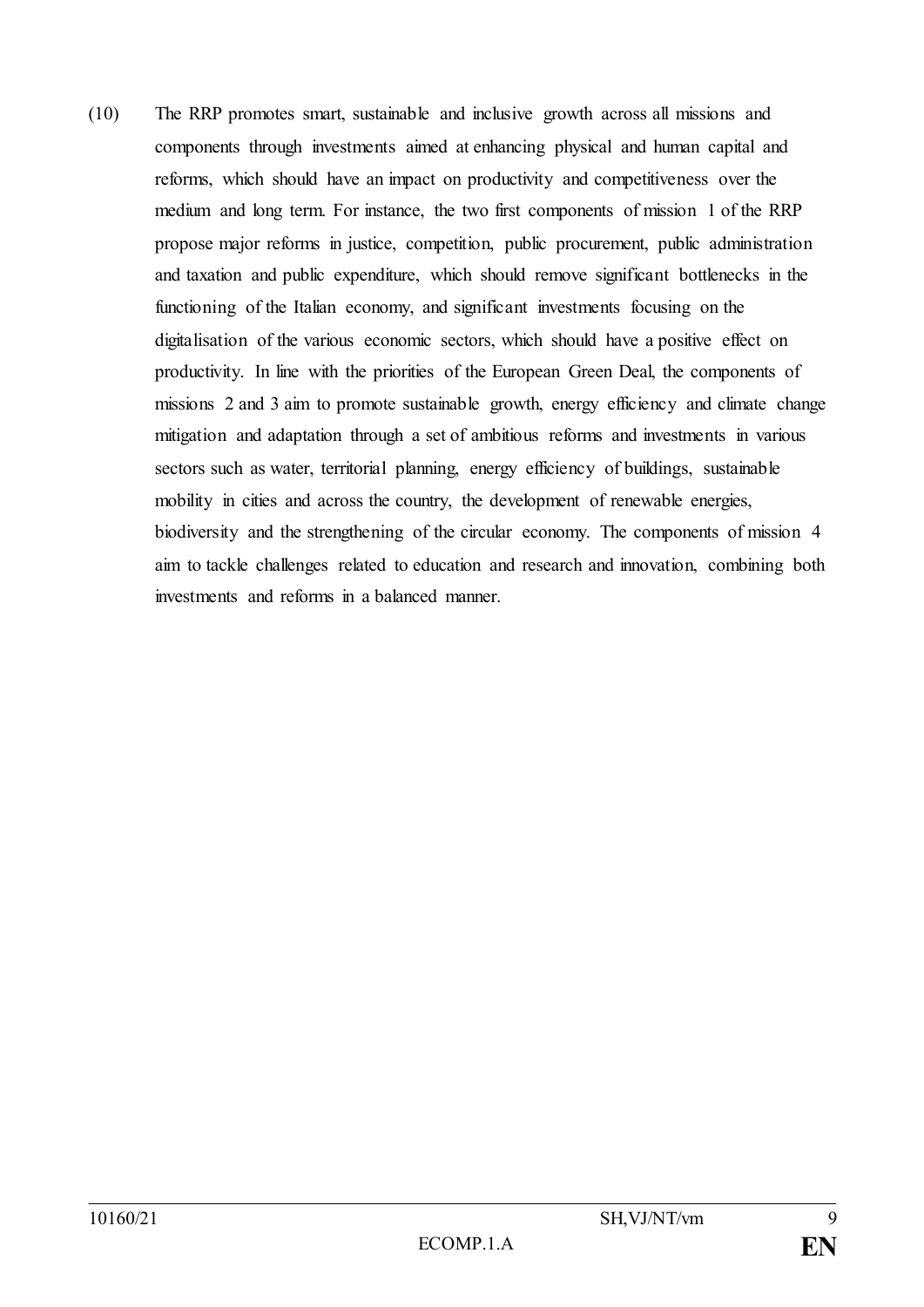(11) The RRP is expected to enhance social and territorial cohesion through the implementation of dedicated investments and reforms aimed at improving the situation of the most vulnerable groups of the society and the less-developed regions of the country. Significant investments in physical capital are envisaged in southern regions. These investments mostly relate to transport, digital and waste and water management. The actions in the area of education and skills and those in favour of the most vulnerable groups envisaged particularly in components of missions 4 and 5, which are expected to have a significant positive impact on social cohesion, also have a strong focus on the south of the country. The components of mission 6 aim to address the challenges in the health sector by making a major effort in digitalising the sector, in reinforcing primary healthcare and enhancing its capacity to respond to the increasing needs related to demography and crisis preparedness.

Addressing all or a significant subset of challenges identified in country-specific recommendations

(12) In accordance with Article 19(3), point (b), of and Annex V, criterion 2.2, to Regulation (EU) 2021/241, the RRP is expected to contribute to effectively addressing all or a significant subset of challenges (Rating A) identified in the relevant country-specific recommendations addressed to Italy, including fiscal aspects thereof and recommendations made pursuant to Article 6 of Regulation (EU) No 1176/2011, or challenges identified in other relevant documents officially adopted by the Commission in the context of the European Semester.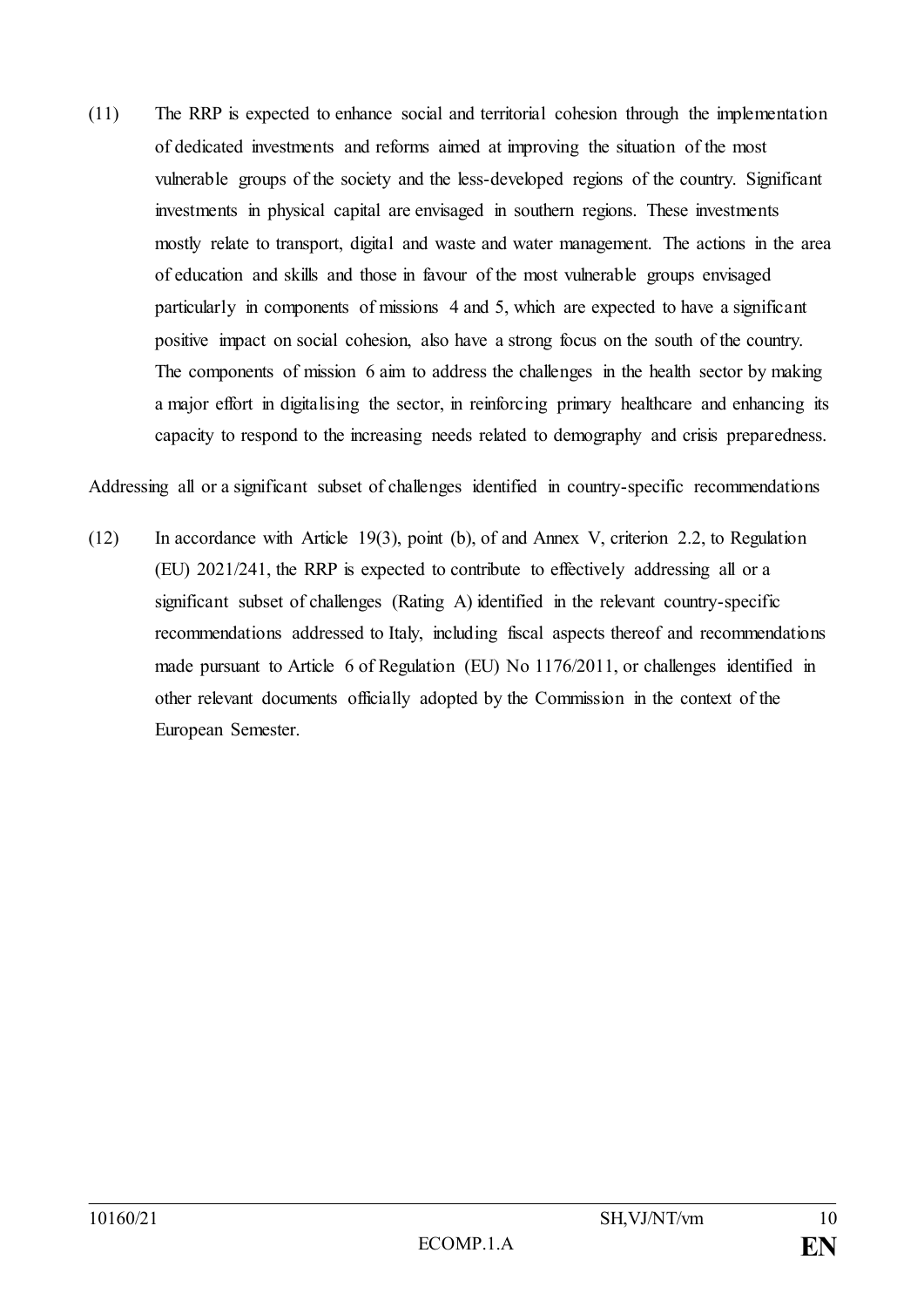(13) The RRP includes an extensive set of mutually reinforcing reforms and investments that contribute to effectively addressing all or a significant subset of the economic and social challenges outlined in the country-specific recommendations addressed to Italy by the Council in the European Semester in 2019 and 2020. In particular, reforms and investments included in the RRP are expected to contribute to the sustainability of public finances, increase the resilience of the health sector, improve the effectiveness of active labour market policies, social policies, and improve education outcomes and upskilling. The RRP is also expected to boost investment for supporting the twin transitions, particularly on network industries, utilities and research and innovation, with a view to reducing regional disparities, increasing the effectiveness of the public administration and the efficiency of the justice system, improving the business environment and removing barriers to competition.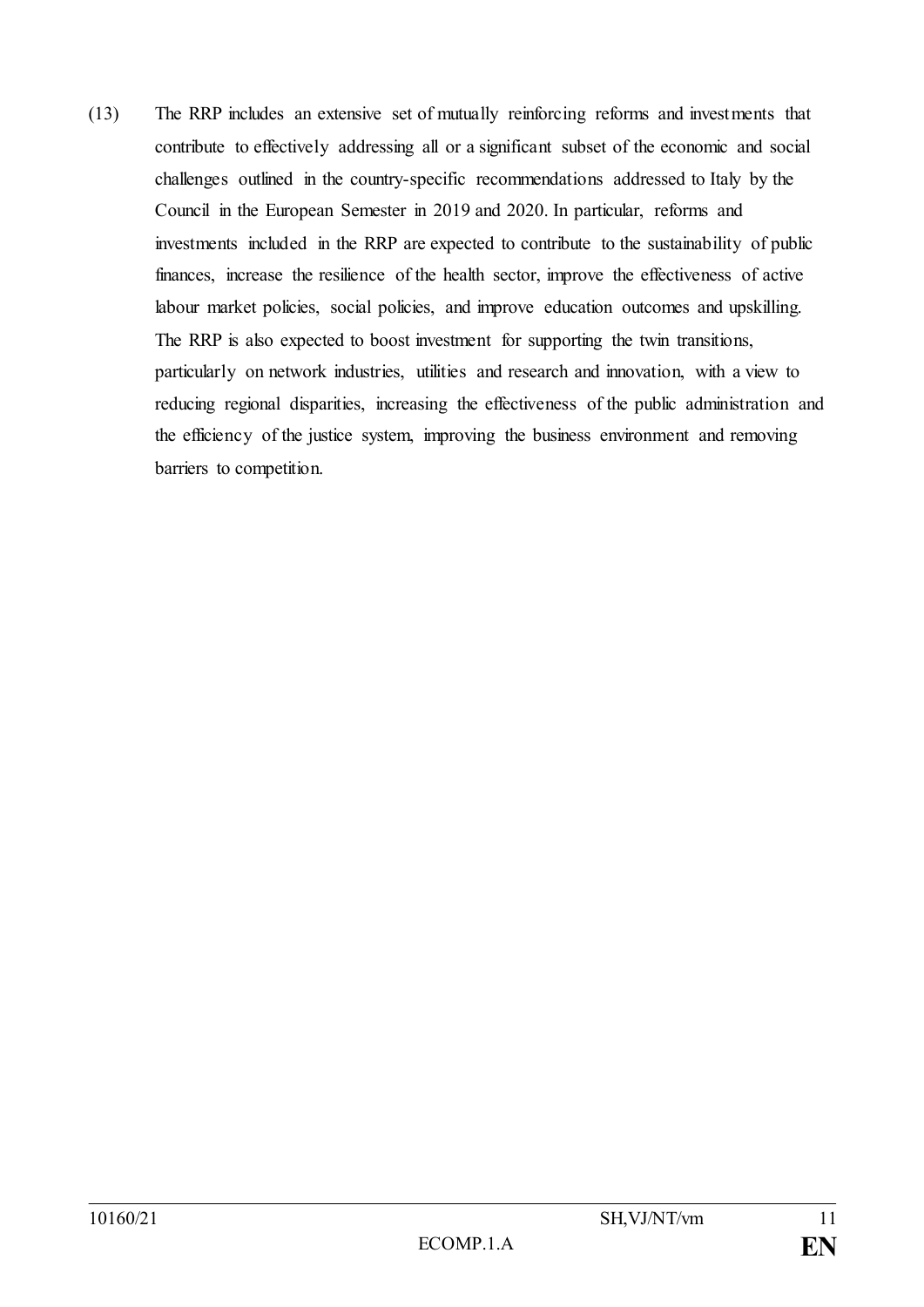- (14) As regards fiscal-structural policies, the RRP includes measures to improve tax collection and step up the fight against tax evasion, as well as measures to enhance the efficiency of public expenditure through a strengthened spending review framework and the completion of the reform of fiscal relations across different levels of government. The structural measures to improve the framework for public procurement are also expected to contribute to the quality of public finances. The recommendations related to the immediate fiscal policy response to the pandemic can be considered to fall outside the scope of Italy's RRP, notwithstanding the fact that Italy has generally responded adequately and sufficiently to the immediate need to support the economy through fiscal means in 2020 and 2021, in line with the general escape clause of the Stability and Growth Pact. Moreover, the recommendation addressed to Italy to make sufficient progress towards the medium-term budgetary objective in 2020 is no longer relevant, due to both the lapsing of the corresponding budgetary period and the activation in March 2020 of the general escape clause of the Stability and Growth Pact in the context of the COVID-19 crisis.
- (15) The RRP includes a reform and some investments with the aim to reduce undeclared work and interventions aimed at improving educational outcomes and reducing early school leaving, which are higher than Union average. The RRP also includes measures with the aim of increasing the participation of women in the labour market through a combined set of reforms and investments, including the reinforcement in the provision of childcare facilities. Furthermore, the plan includes measures to strengthen skills, including digital, and to improve opportunities for young people and the most vulnerable groups in society.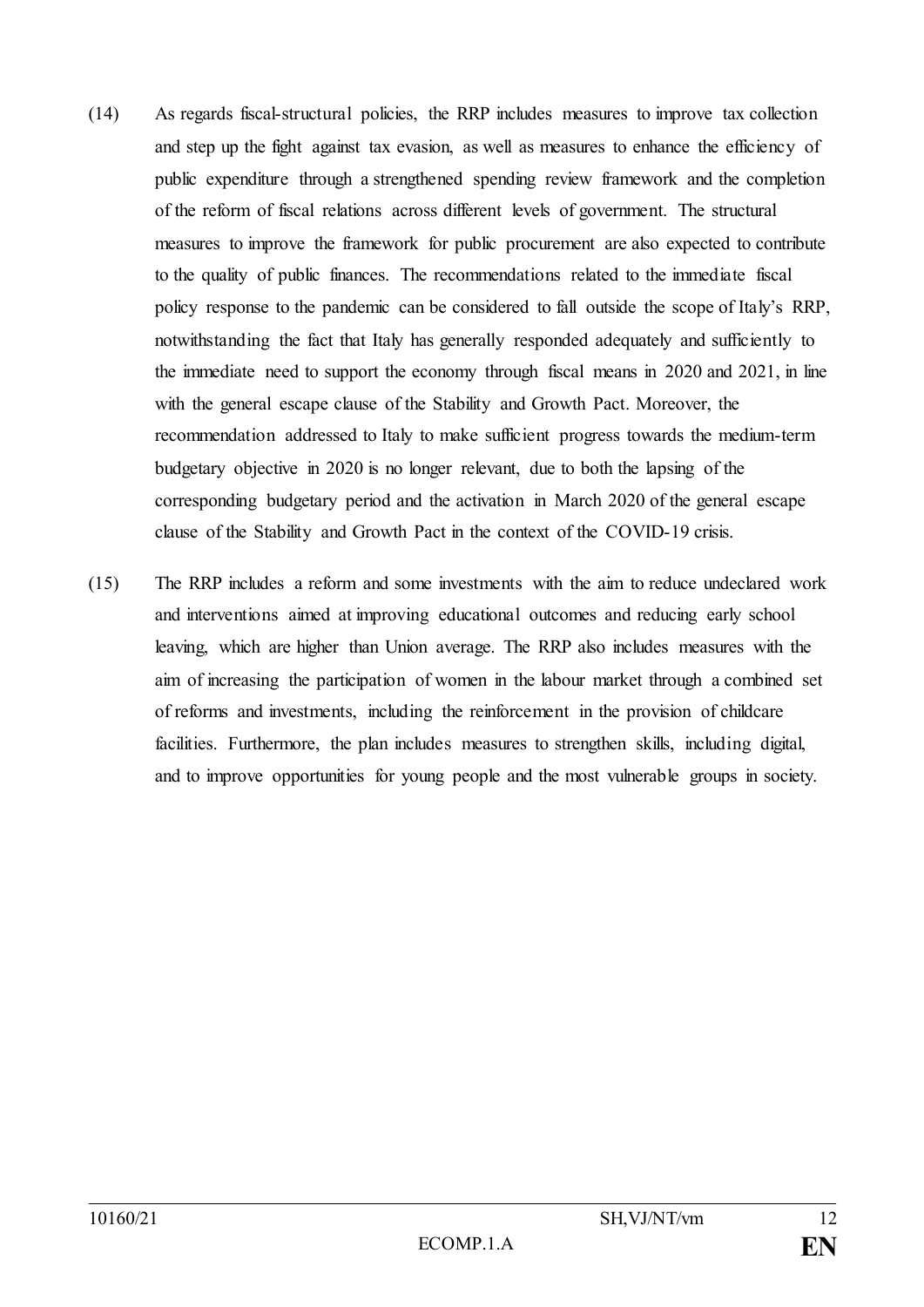(16) Significant reforms and investments to increase the efficiency of public administration are included in the RRP, particularly to improve the management of public employment and to strengthen administrative capacity. The measures on public employment focus on reforming the selection and recruitment of public employees. The new system should immediately be tested with the selection of staffing needed for the governance of the RRP. The reform is coupled with investments for the creation of a single recruiting platform, investment for upskilling and reskilling, and a reform of public administration careers. An administrative simplification through ad hoc legislative interventions ('fast track') is envisaged for administrative procedures as well as the elimination of authorisations not justified by public interest. These measures are complemented and reinforced by significant investments and reforms to boost the digitalisation of the various public administrations. To ensure the swift implementation of the reforms and deployment of the ICT investment, a dedicated "Transformation Office" for a digital public administration will be set up.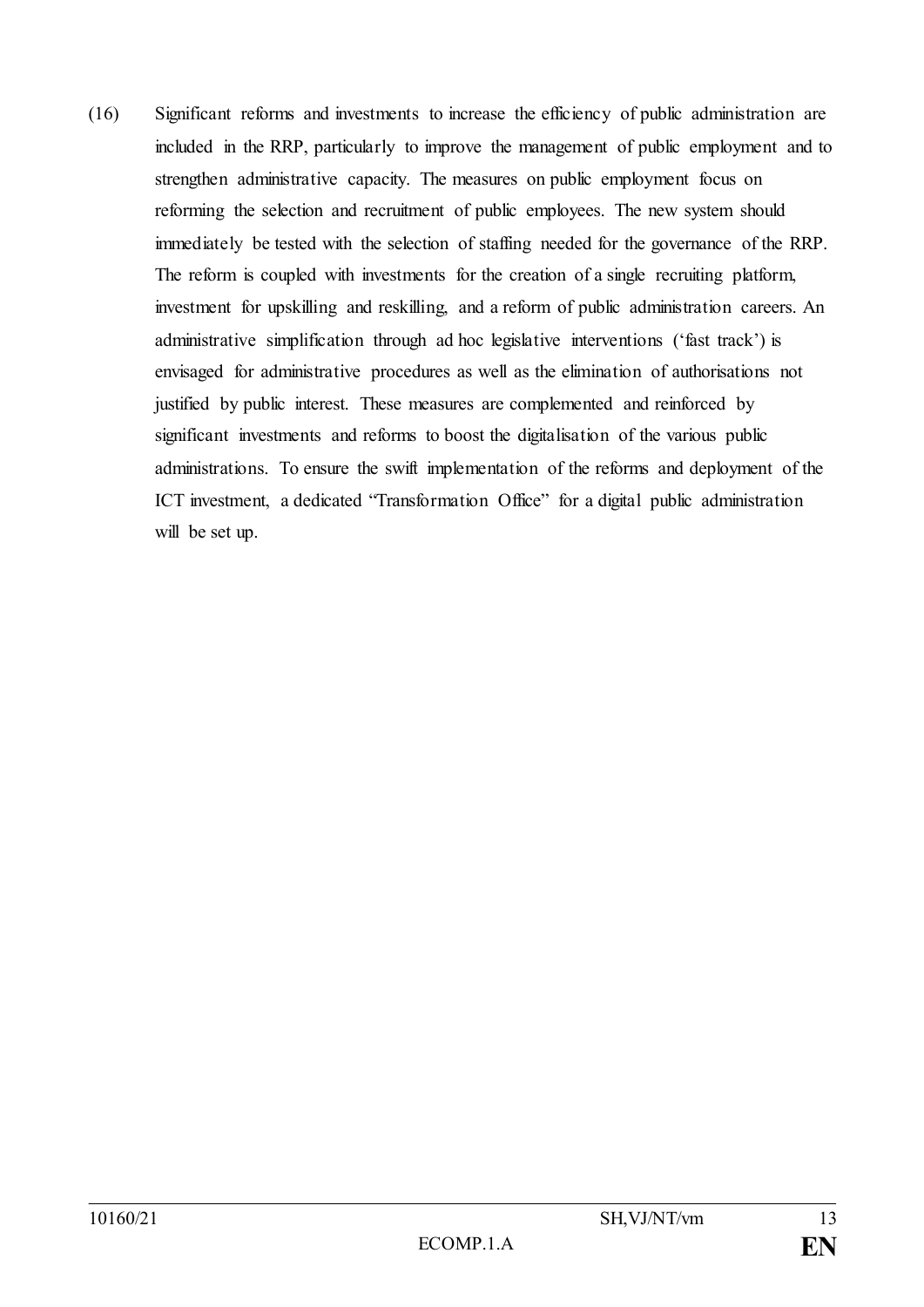(17) A set of reforms and investments in the health sector is aimed at ensuring the enabling conditions necessary to ensure greater resilience of the healthcare service, particularly concerning local health, telemedicine and investment for the digitalisation of the system. Significant investments coupled with sectoral reforms aim to support the twin transitions and research and innovation, taking into account regional disparities. This particularly concerns measures to build and upgrade digital infrastructure, to develop the circular economy and improve waste and water management, to make buildings more energy efficient, to boost the production of renewable energies, to expand sustainable transport and to reduce water utilities fragmentation. A set of investments and reforms are included to boost research and innovation, particularly regarding young researchers and the involvement of public and private institutions.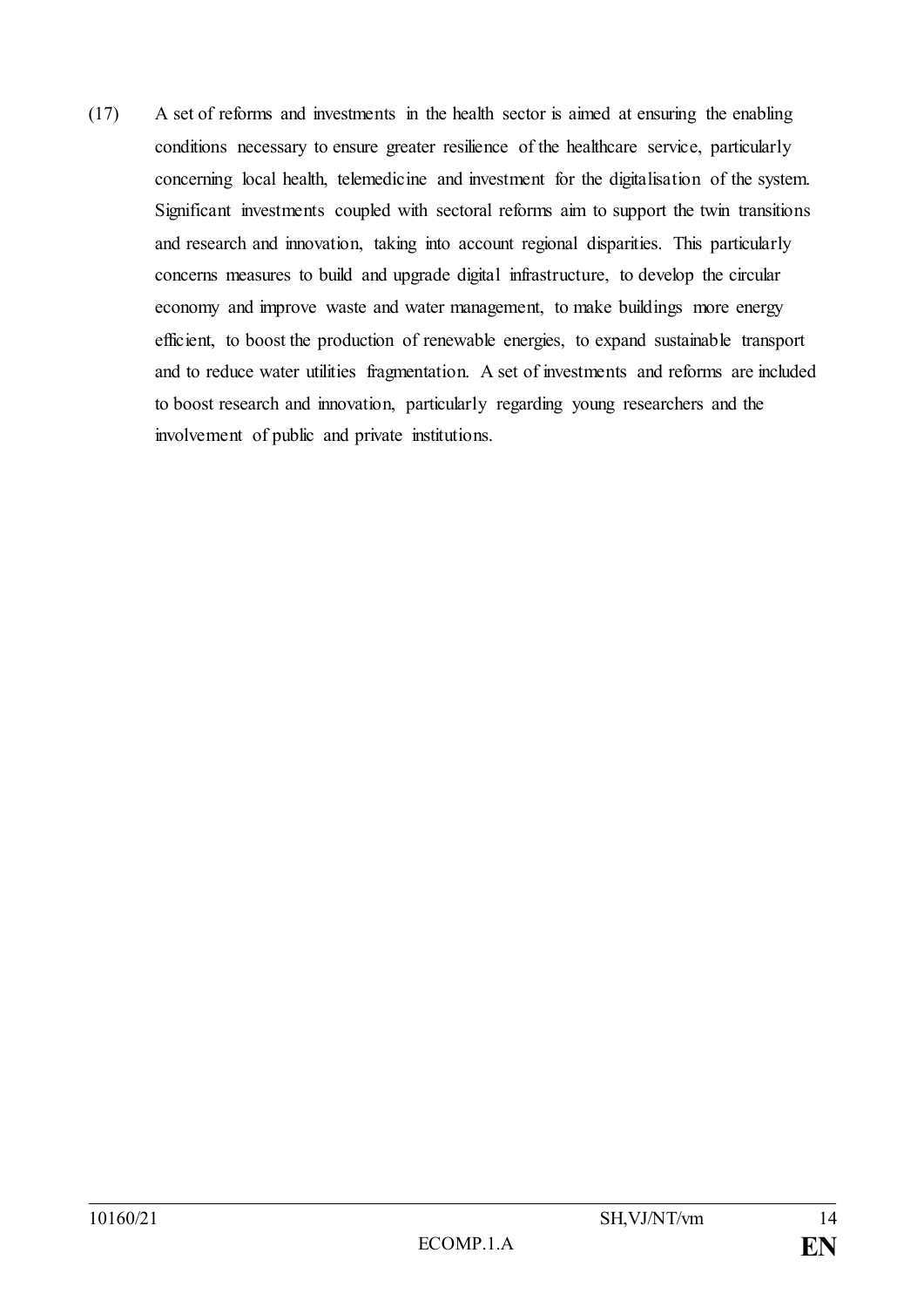(18) The RRP also envisages substantial reforms to improve the overall business environment and reducing barriers to competition. The adoption of a new annual competition law 2021 is expected to reduce the time to start a business in Italy and increase competitive processes to award local public services contracts, in particular in waste management and transport, in particular ports, regional rail and local public transport, and concessions, in particular highways, e-mobility charging stations and hydropower. Sectoral legislation in energy phases out regulated prices in electricity, includes flanking measures to support the increase of competition in energy retail markets and the deployment of second-generation smart meters. The revision of public procurement legislation includes regulations to reduce the time between the publication of contracts and their award, the coordination of public procurement policy, the uptake of e-procurement, the professionalisation of public buyers and the rationalisation of contracting authorities. This is expected to be implemented with a view to ensuring an appropriate balance between the simplification gains and the anti-corruption and anti-fraud checks. The RRP envisages the consolidatation market surveillance authorities, the digitalisation product inspections and the establishment of new accredited laboratories. These improvements to the business environment are expected to facilitate entrepreneurship and improved framework conditions for competition and to favour a more efficient allocation of resources with the associated potential productivity gains.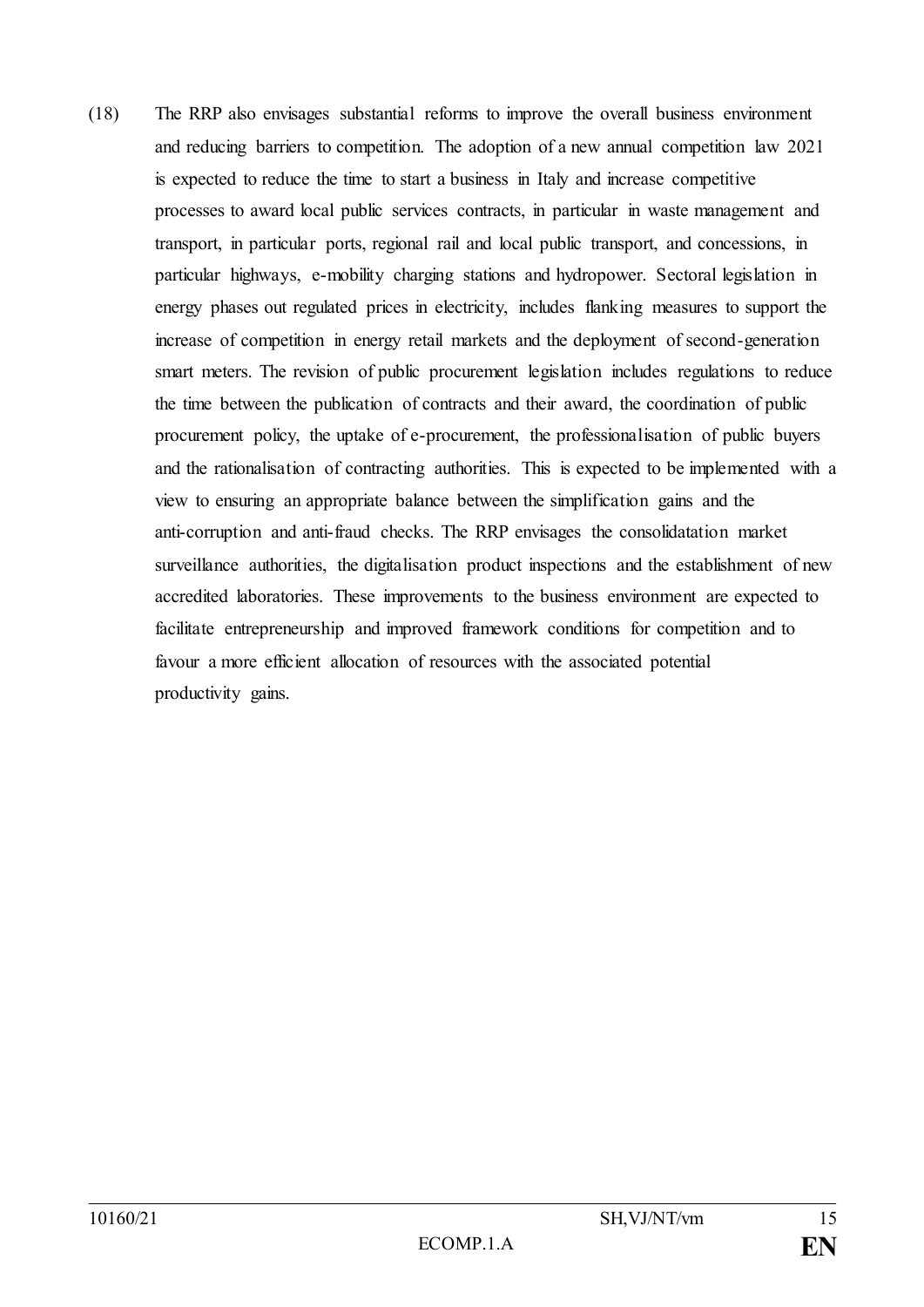- (19) Moreover, the RRP contains ambitious measures to reform and modernise the civil, criminal and administrative justice system. The investments envisaged in the RRP are aimed at digitalising courts, training judges and staff and enhancing the courts' overall efficiency, acting in the near term on organisational factors in order to allow the reforms under development to generate results more quickly. The establishment and strengthening of the 'office of trial' should support the magistrates, as an integral part of the justice reform, with the aim of reducing the existing backlog of court cases and the overall length of proceedings as part of the recover strategy helping to ensure swift implementation of reforms and investments, with a positive impact also on the fight against corruption and the overall business environment. These measures are also expected to improve the quality of justice by supporting the magistrates in the normal activities of study, legal research, drafting of acts, organisation of the files and thereby enabling the judges to focus on the more complex tasks.
- (20) By addressing the aforementioned challenges, the RRP is expected to also contribute to correcting the imbalances, as identified in recommendations made pursuant to Article 6 of Regulation (EU) No 1176/2011 in 2019 and 2020, that Italy is experiencing, in particular with regard to high government debt and protracted weak productivity dynamics in a context of high unemployment and a still high level of non-performing loans, albeit with a decreasing trend.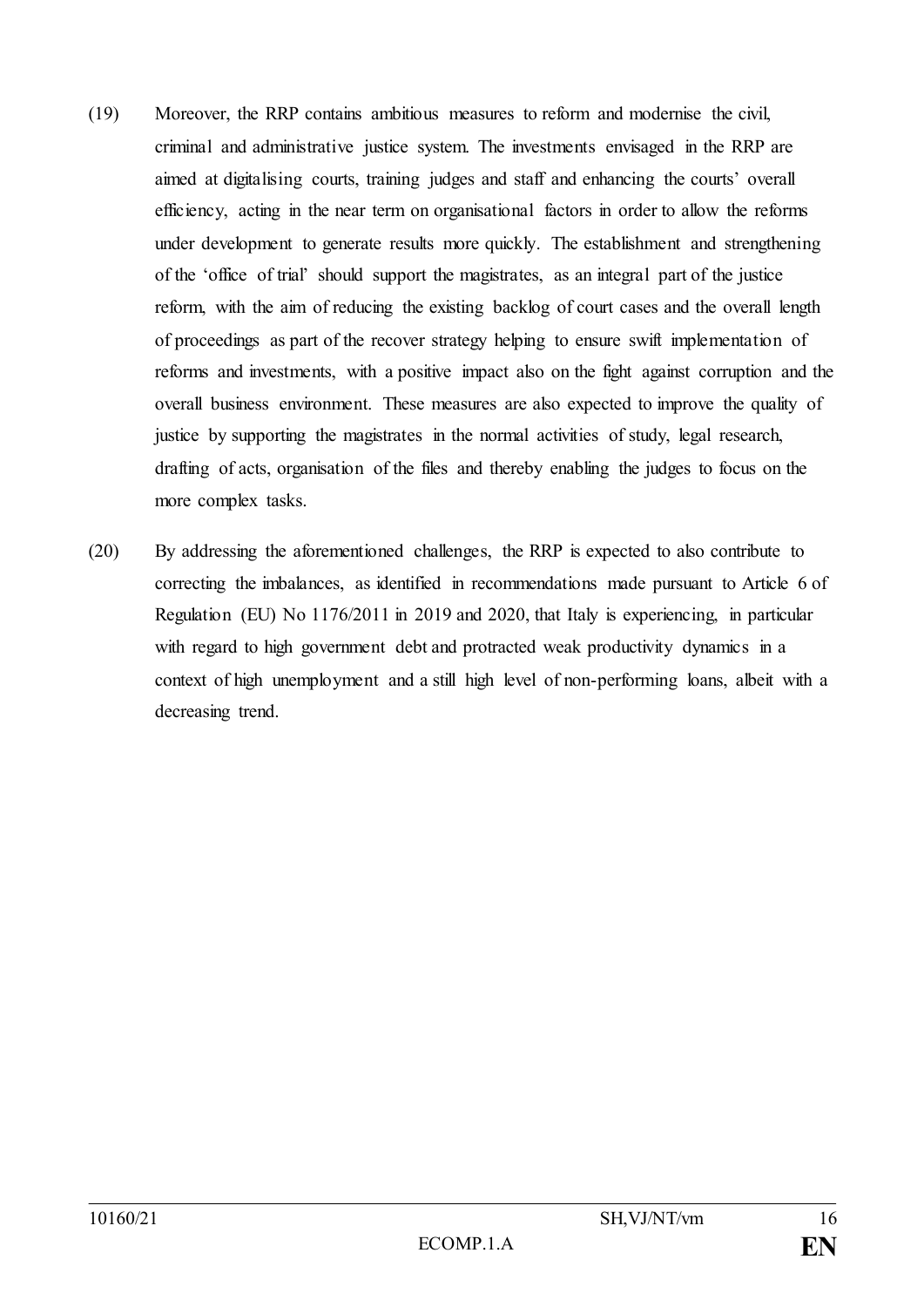Contribution to growth potential, job creation and economic, social and institutional resilience

(21) In accordance with Article 19(3), point (c), of and Annex V, criterion 2.3, to Regulation (EU) 2021/241, the RRP is expected to have a high impact (Rating A) on strengthening the growth potential, job creation, and economic, social and institutional resilience of Italy, contributing to the implementation of the European Pillar of Social Rights, including through the promotion of policies for children and young people, and on mitigating the economic and social impact of the COVID-19 crisis, thereby enhancing the economic, social and territorial cohesion and convergence within the Union.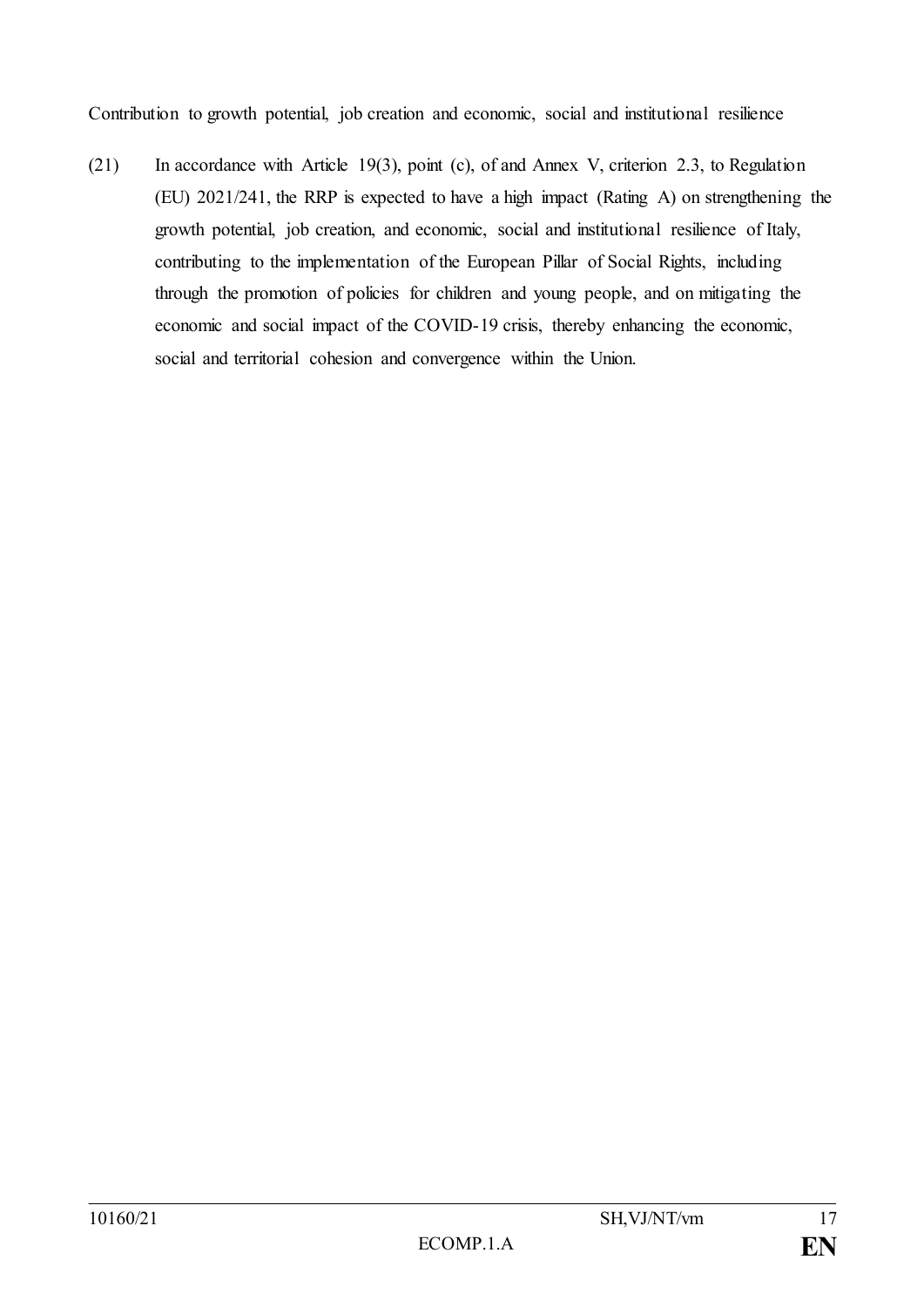(22) Simulations by the Commission services show that the RRP, together with the rest of measures of the European Union Recovery Instrument, has the potential to increase the GDP of Italy by 2,5 % by 2026, not including the possible positive impact of structural reforms, which can be substantial. While in the short term the demand effects via increased public investment dominate, higher investment is projected to boost the public capital stock with positive effects on potential and actual GDP in the medium term. The RRP is expected to contribute to supporting territorial cohesion. The RRP allocates at least 40 % of investment with a specific territorial destination to southern regions. It is expected to address the infrastructural gap and to enhance the productivity and competitiveness of less-developed regions through investments in broadband, high-speed railways and regional lines, waste and water management, ports and 'last mile' connections in the special economic zones. Special attention is also paid to the south and inner areas in the interventions aimed at revitalising urban areas and improving the conditions of the most vulnerable groups of the population. The reforms envisaged in the RRP, in particular the reform in the public administration, and the measures related to supporting the administrative capacity of local administration are expected to contribute to improving the effectiveness of the public administration in those regions.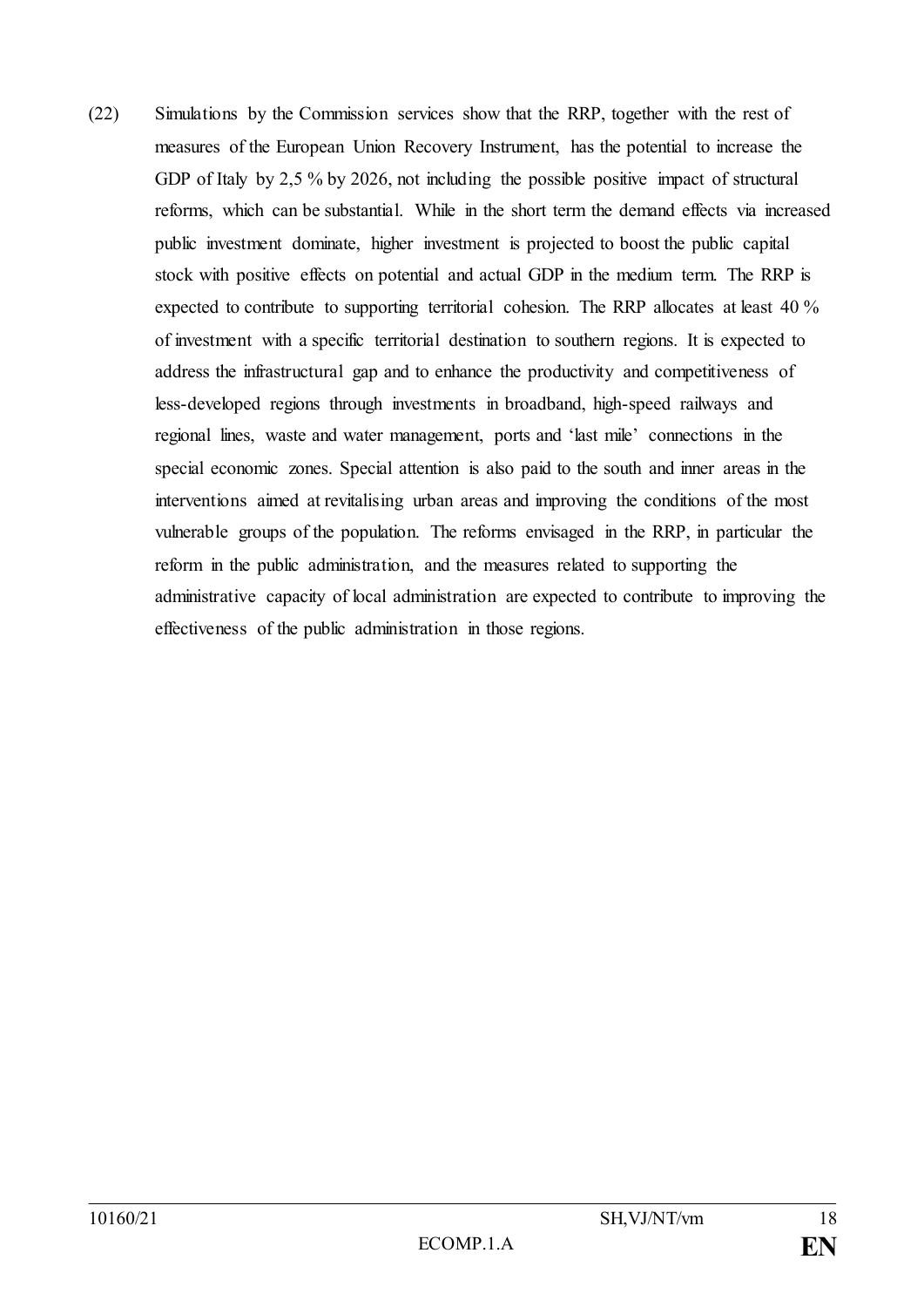(23) The RRP envisages a wide set of significant investments to reduce inequality and social vulnerabilities in various components, which also pay special attention to the south of the country. A range of important dimensions are addressed, such as the increase in the provision of social housing, the improvement of access to social services, particularly for persons with disabilities and non-self-sufficient elderly people, the extension of home care services or the support to disadvantaged communities through urban regeneration plans. Those interventions are accompanied by reforms which should simplify the access to some social services, such as the framework law for persons with disabilities or the reform related to the extension of telemedicine and the proximity network. These measures, together with those in other components such as those related to employment, education or health, address a number of principles of the European Pillar of Social Rights.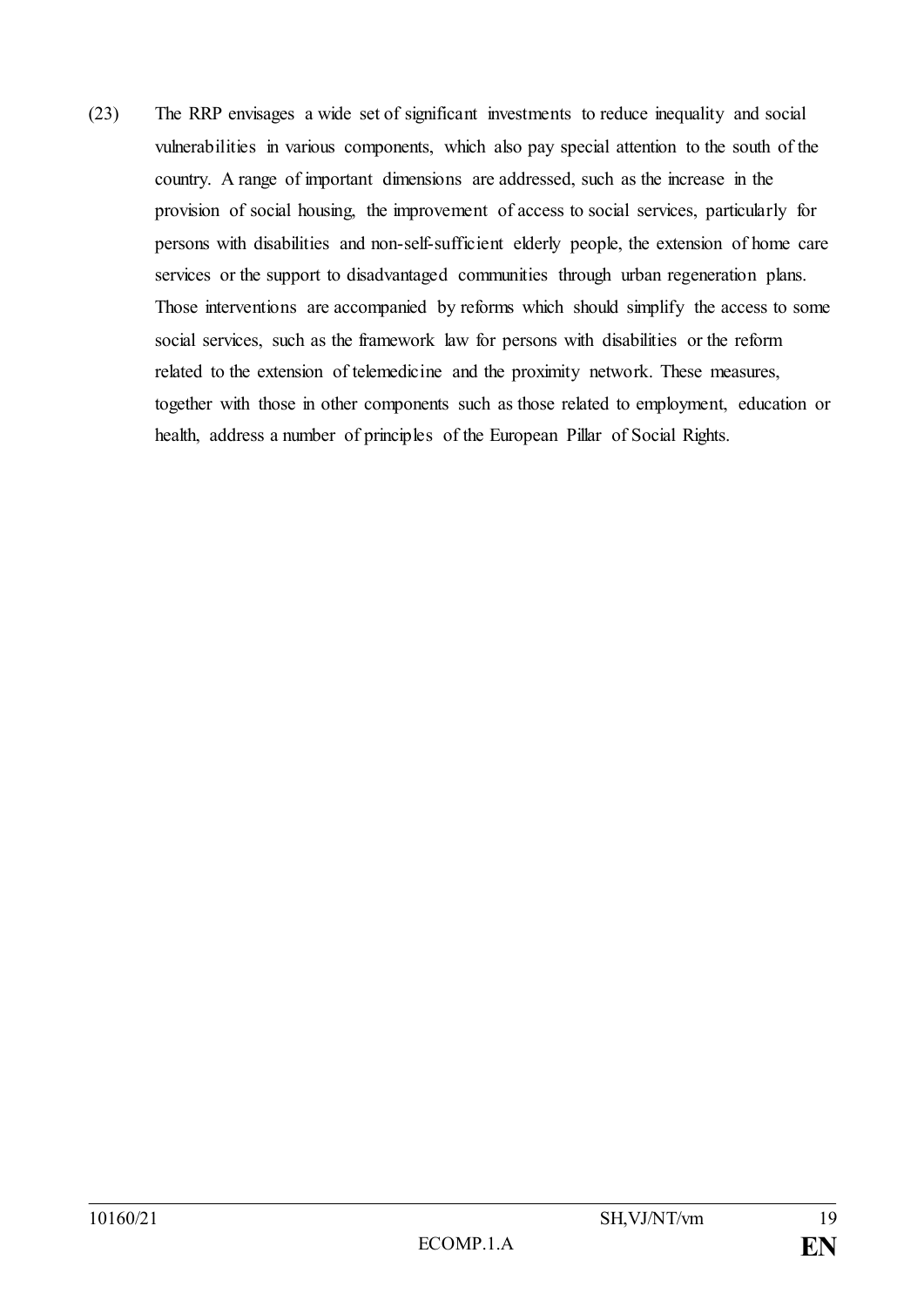(24) The RRP also focusses on policies for young people and children, through a set of measures such as improving quality and raising the capacity of kindergartens and childcare services, for which Italy lags behind compared to the Union average. The RRP also aims to foster the enrolment in tertiary education courses, especially in STEM disciplines, and establishes a network of higher education institutions offering post-graduate courses of short duration. The RRP includes a number of measures to strengthen the Italian research capacity, in particular a reform to ease the mobility of high-profile researchers and managers, the simplification of funds management, and the reform of the researches' career path. The RRP is also expected to support the integration of digital technologies in the primary and secondary education system with the use of digital resources in classrooms, the digitalisation of educational contents and the creation of laboratories with educational technologies like programmable robots. It also envisages measures to strengthen the employability of young people, and to support job creation in the context of the digital and green transition. Finally, the reforms in the educational system and in active labour market policies are expected to improve the framework conditions and help to reap the returns of those investments.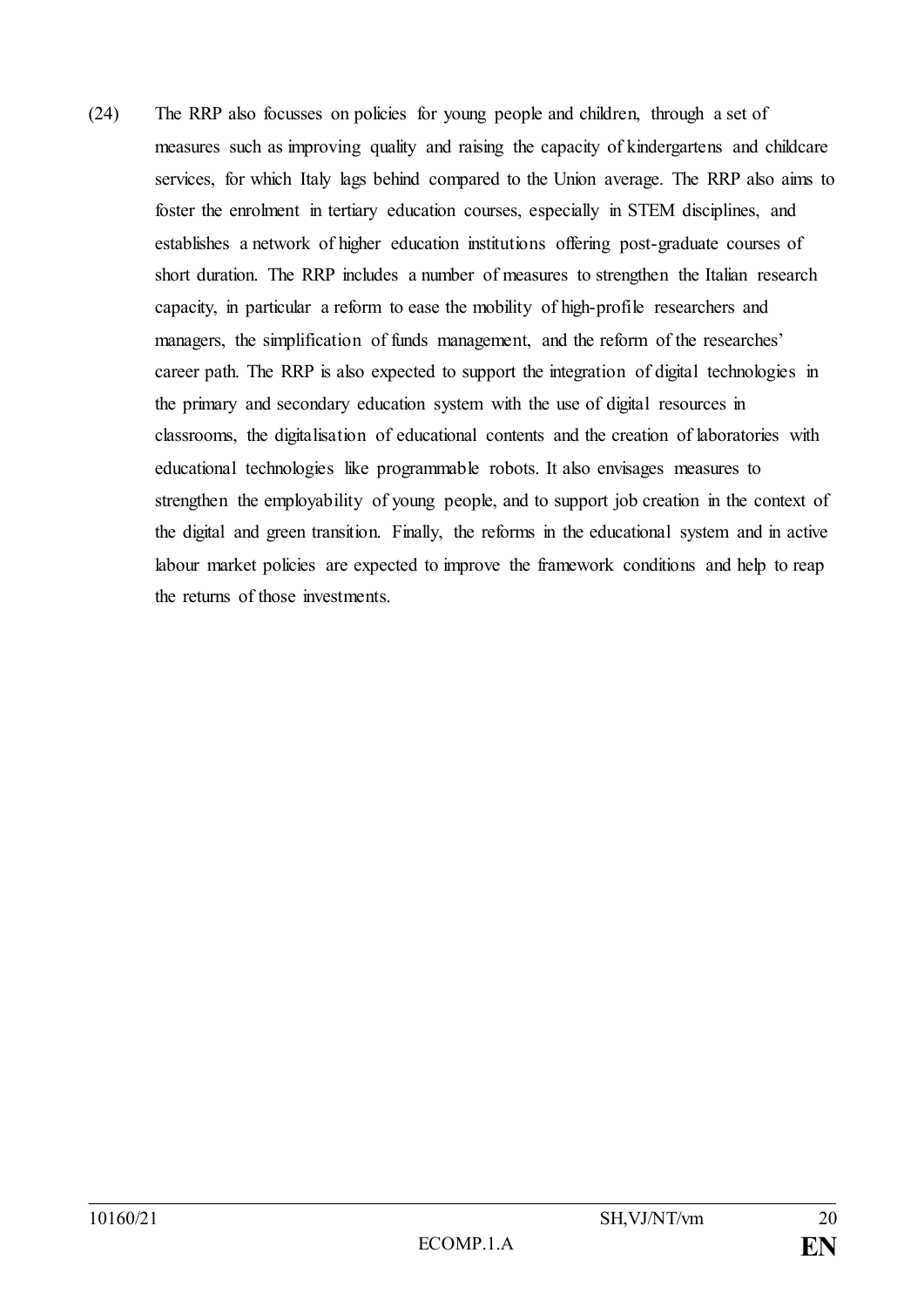(25) The RRP includes investments and reforms to boost human capital and promote equal education opportunities across the country, which are expected to contribute to the reduction of inequality and of regional disparities in terms of schooling infrastructure and educational outcomes. Southern regions are expected to significantly benefit from the envisaged investments in sport facilities, nurseries and student housing and from the increased number of university scholarships as well as targeted projects to reduce early school-leaving and increase education outcomes of vulnerable pupils. The measures included in the RRP are also aimed at strengthening competences and skills in secondary and tertiary education, enhancing social services in inner areas as well as boosting the rehabilitation of assets confiscated from organised crime and strengthening territorial healthcare.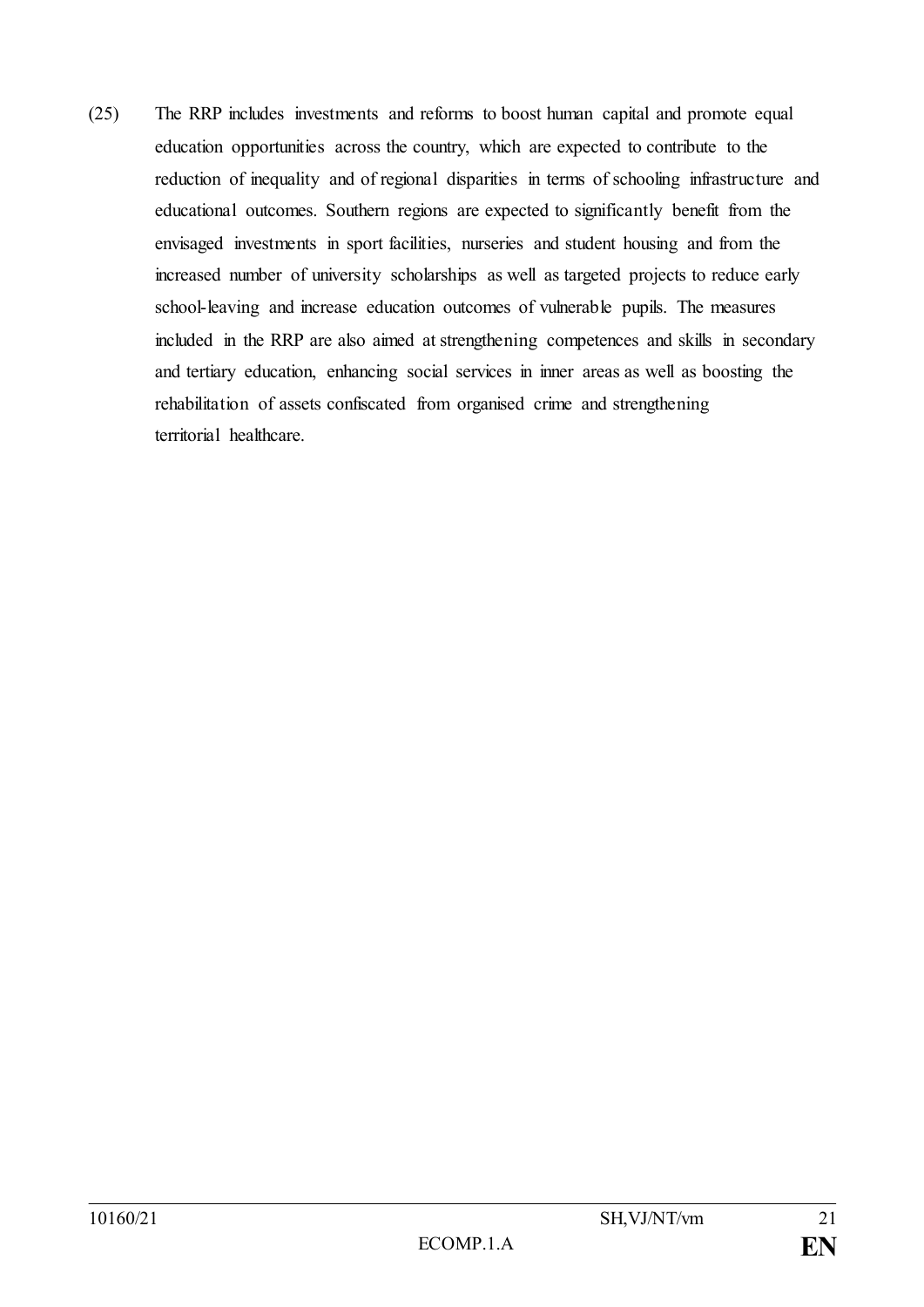Do no significant harm

(26) In accordance with Article 19(3), point (d), of and Annex V, criterion 2.4, to Regulation (EU) 2021/241, the RRP of Italy is expected to ensure that no measure for the implementation of reforms and investments projects included in the RRP does significant harm to environmental objectives (Rating A) within the meaning of Article 17 of Regulation (EU) 2020/852 of the European Parliament and of the Council**<sup>1</sup>** (the principle of 'do no significant harm'), namely climate change mitigation, climate change adaptation, sustainable use and protection of water and marine resources, circular economy, pollution prevention and control, and protection and restoration of biodiversity and ecosystems. In its assessment as regards compliance with the principle, Italy provided justifications in accordance with the technical guidance provided in the Commission Notice entitled 'Technical guidance on the application of "do no significant harm" under the Recovery and Resilience Facility Regulation' **<sup>2</sup>**and, where needed, committed to the implementation of specific actions enshrined in the relevant milestones and targets to avoid significant harm.

**<sup>1</sup>** Regulation (EU) 2020/852 of the European Parliament and of the Council of 18 June 2020 on the establishment of a framework to facilitate sustainable investment, and amending Regulation (EU) 2019/2088 (OJ L 198, 22.6.2020, p. 13).

**<sup>2</sup>** OJ C 58, 18.2.2021, p. 1.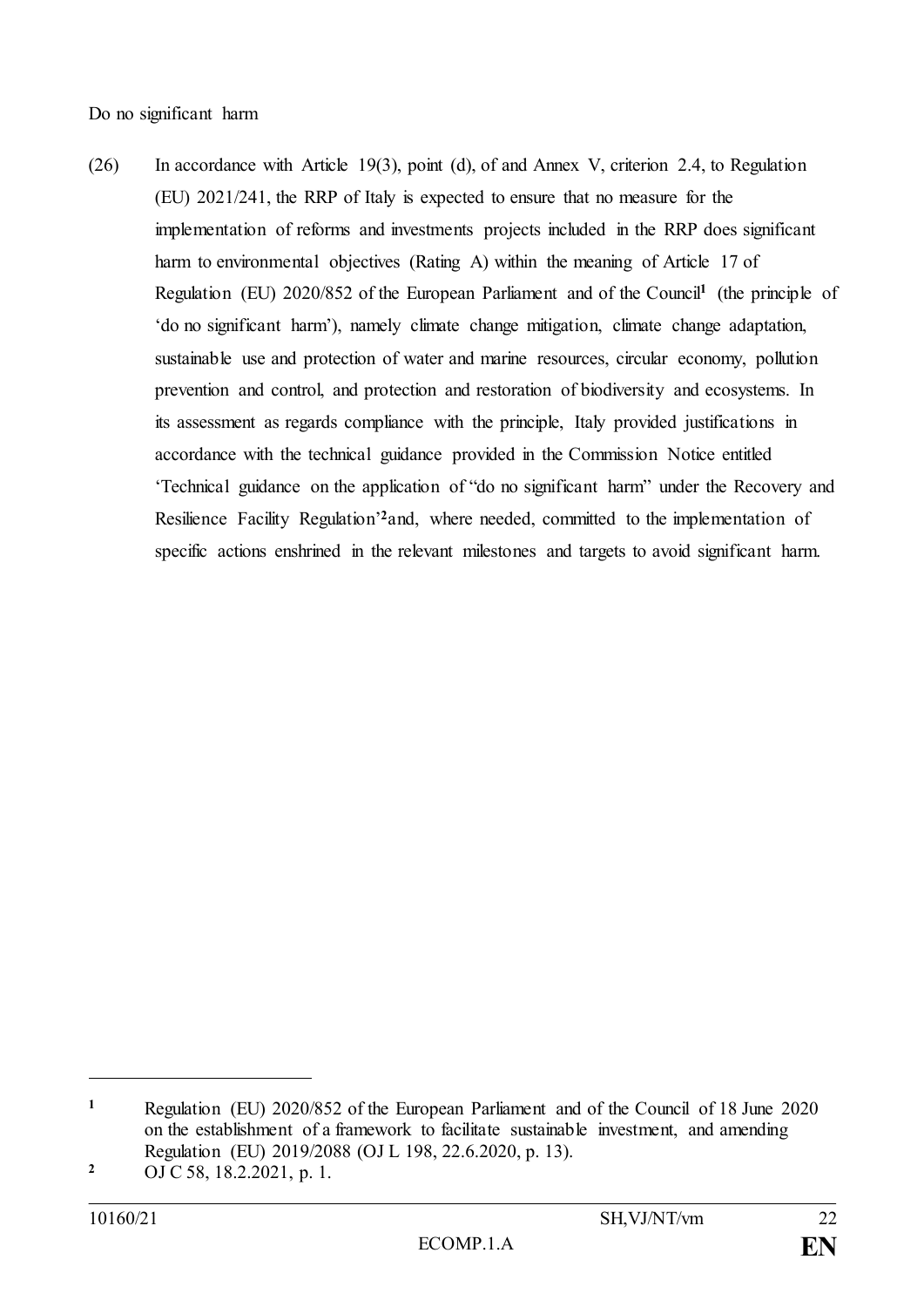(27) Some measures of the RRP have required particular attention considering their nature to ensure that there is not significant harm. Milestones should be introduced for investments in renovation, bio-methane, hydrogen, water irrigation and last-mile connections. Waste resulting from renovation should be treated in accordance with circular economy principles. Measures in waste treatment do not contain investments in incineration or mechanical biological treatment in compliance with the 'do no significant harm' principle. Measures aimed at the replacement of the fleet of vehicles and machinery have ensured that only clean vehicles should be eligible for funding. The biomethane used by vehicles complies with Directive (EU) 2018/2001 of the European Parliament and the Council**<sup>1</sup>** on the promotion of the use of energy from renewable sources. Particular safeguards as regards the protection of biodiversity have also been introduced.

Contribution to the green transition, including biodiversity

(28) In accordance with Article 19(3), point (e), of and Annex V, criterion 2.5, to Regulation (EU) 2021/241, the RRP contains measures that contribute to a large extent (Rating A) to the green transition, including biodiversity, or to addressing the challenges resulting therefrom. The measures supporting climate objectives account for an amount which represents 37,5 % of the RRP's total allocation, calculated in accordance with the methodology set out in Annex VI to Regulation (EU) 2021/241. In accordance with Article 17 of that Regulation, the RRP is consistent with the information included in the National Energy and Climate Plan 2030.

**<sup>1</sup>** Directive (EU) 2018/2001 of the European Parliament and of the Council of 11 December 2018 on the promotion of the use of energy from renewable sources (OJ L 328, 21.12.2018, p. 82).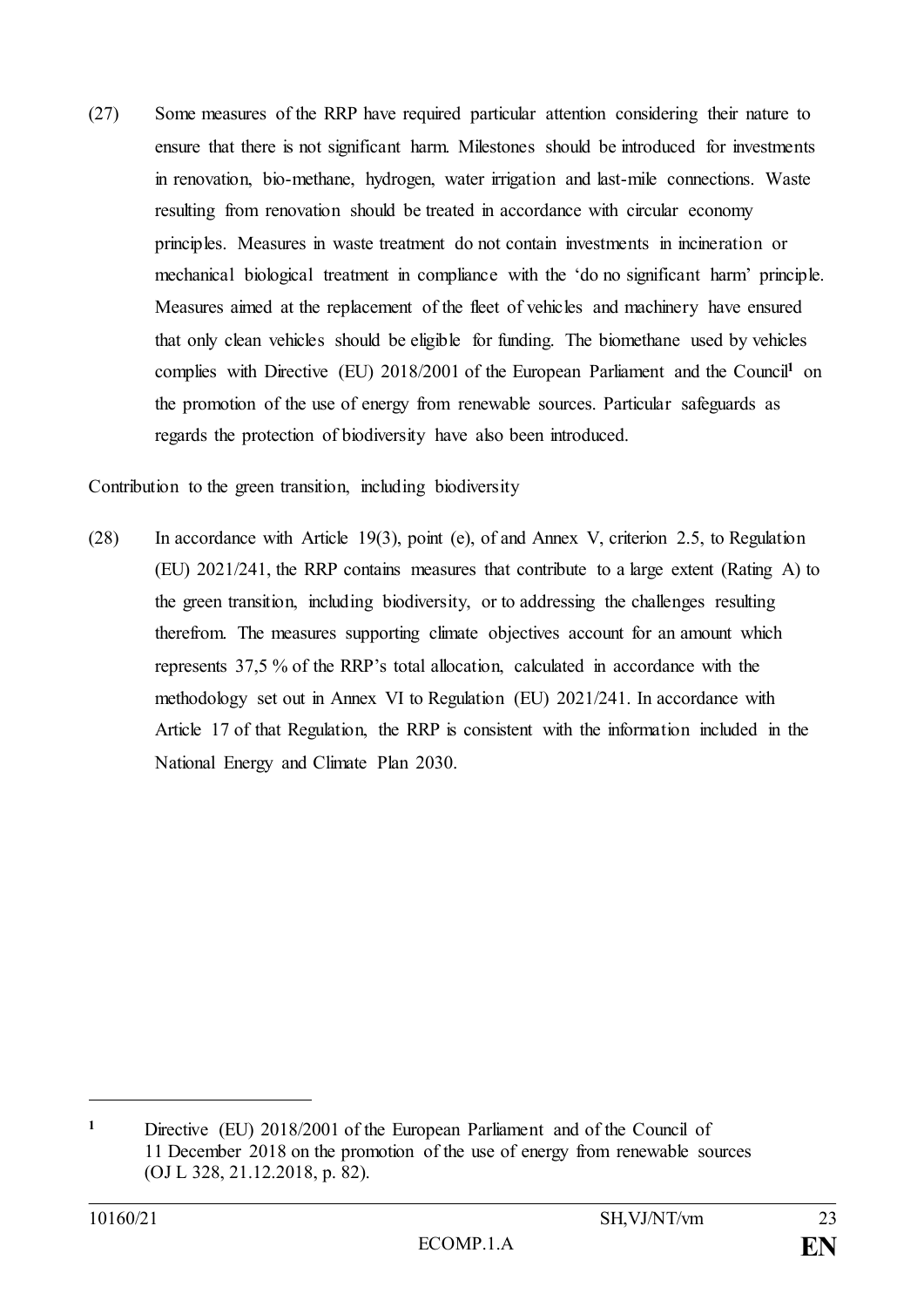(29) The RRP contains a wide range of both investments and reforms to address the challenges of the green transition and is overall well aligned with the priorities of the European Green Deal and its 2030 climate target plan and with the goal to make Europe a climate-resilient society by 2050. The RRP includes a number of measures related to the renovations of buildings for energy efficiency purposes, in particular through the 'superbonus' housing tax deduction but also envisages direct investments to improve the energy efficiency of municipalities, schools, justice buildings, hotels, museums, cinemas and theatres. Furthermore, the RRP aims to increase competition in electricity and gas markets and to promote the use of renewable energy sources. These interventions include investments aimed at supporting renewables for energy communities and jointly acting renewables self-consumers, as well as to develop offshore power production and smart grids.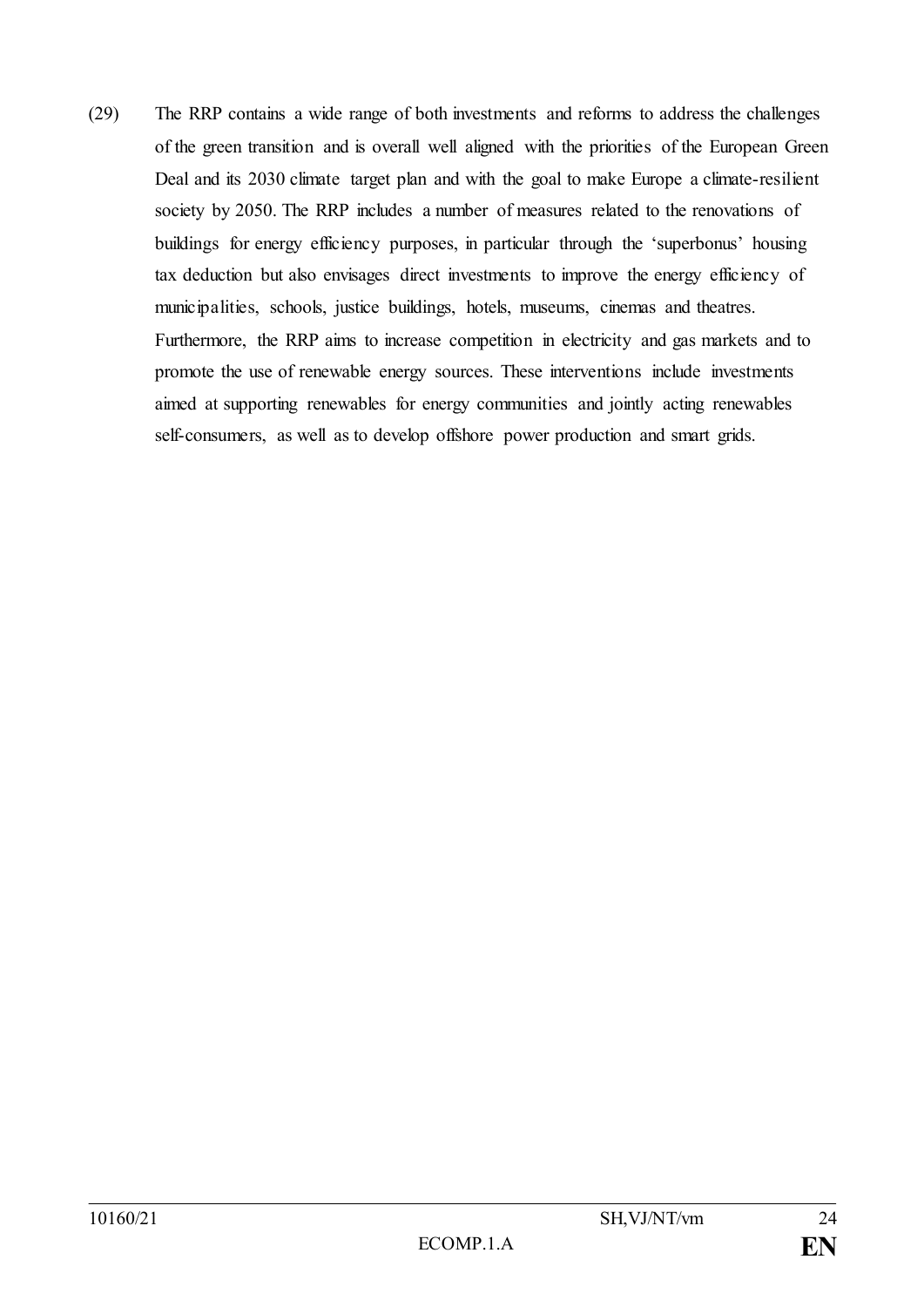(30) The RRP includes reforms to facilitate the authorisation of renewable power production and reform the award of hydropower concessions. The RRP focuses on reducing greenhouse gas emissions from transport, and envisages significant investments in sustainable urban mobility, including e-mobility, as well as to boost railway infrastructure to support modal shift and to reduce greenhouse gas emissions in air and maritime transport and in agriculture. Furthermore, the RRP supports Italy's climate adaptation efforts, as well as seismic resilience and the quality of infrastructures. The RRP is expected to contribute addressing the existing challenges on waste management, to foster circular economy, to improve water and wastewater management and to enhance biodiversity protection. For that purpose, the RRP envisages measures such as the adoption of a new strategy for the circular economy, the modernisation and set-up of new waste management plants, the improvement of the water infrastructure to improve supply and reduce water losses and a set of measures for reforestation and recovery of natural areas and seabed and marine habitats.

Contribution to the digital transition

(31) In accordance with Article 19(3), point (f), of and Annex V, criterion 2.6, to Regulation (EU) 2021/241, the RRP contains measures that effectively contribute to a large extent (Rating A) to the digital transition or to addressing the challenges resulting from it. The measures supporting digital objectives account for an amount which represents 25,1 % of the RRP's total allocation, calculated in accordance with the methodology set out in Annex VII to Regulation (EU) 2021/241.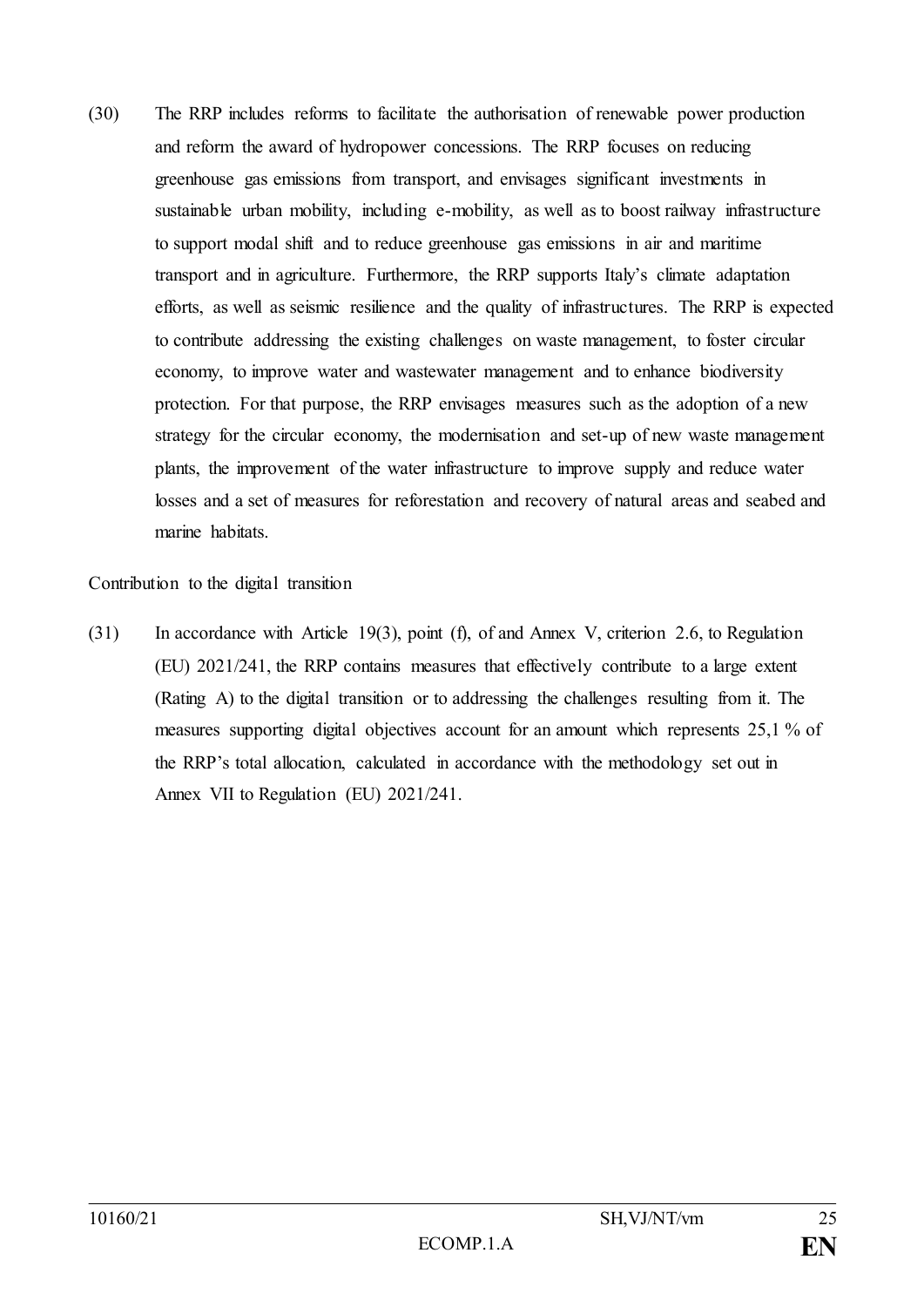- (32) In total, twelve components contain measures contributing to the digital transition with a broad, cross-cutting approach. Significant investments are planned with regard to thedigitalisation of enterprises, with focus on tax incentives toward smarter manufacturing systems (Transizione 4.0). The RRP also envisages support to networks for research and innovation collaboration and technology transfers between universities, research institutes and enterprises. The investment in completing the ultra-fast broadband networks and in 5G connectivity is expected to contribute to the achievement of the European digital targets for 2030 and their fast implementation would lead to significant benefits across the economy and society.
- (33) Other significant investments target the digitalisation of the public administration with actions planned for the general public administration, the health sector and the education sector. The effective implementation of these measures would contribute to building future-proof digital infrastructure, reinforcing cybersecurity and making the public administration more efficient and resilient and closer to citizens. The RRP also envisages measures to complement national investments for the digitalisation of justice.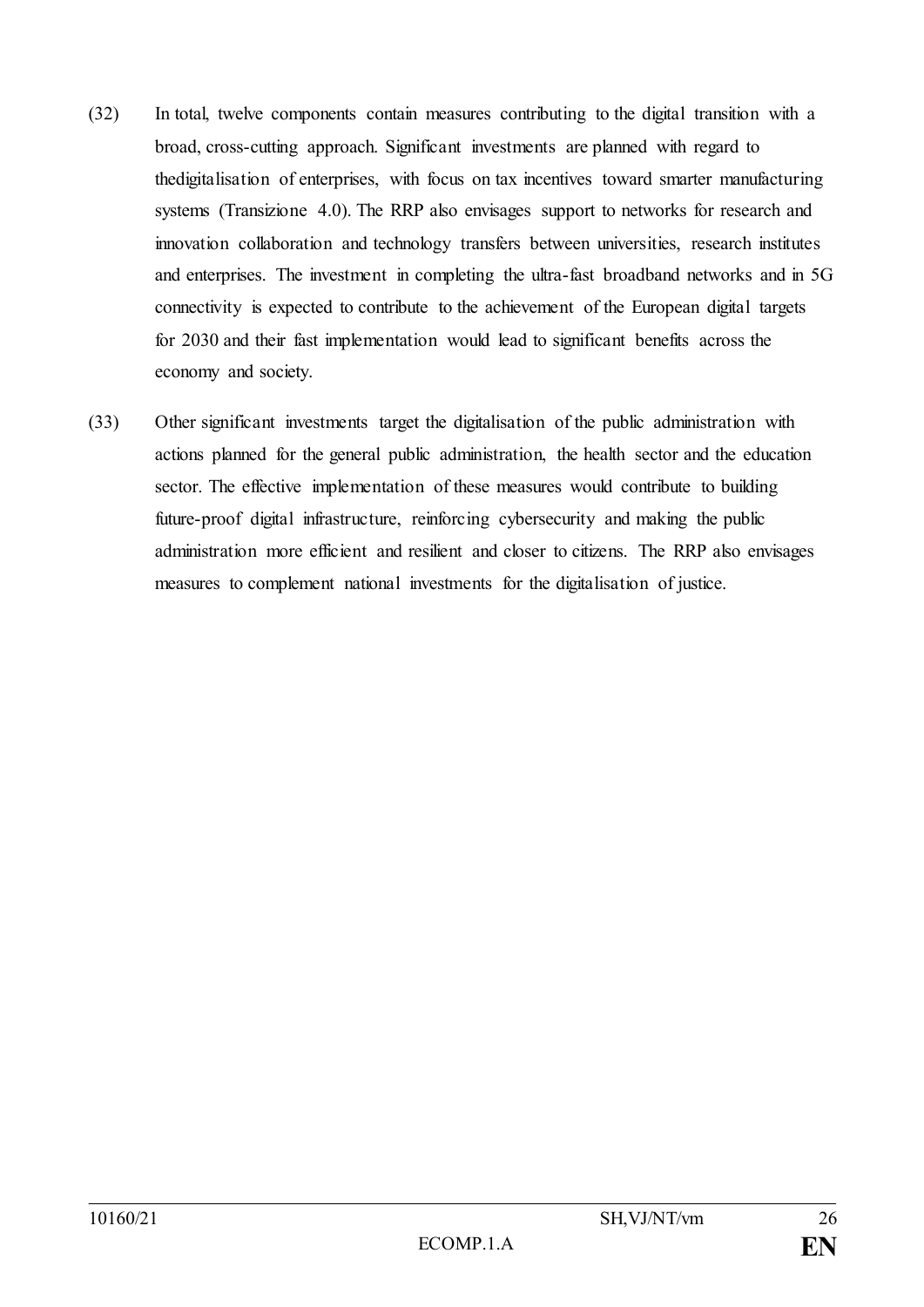(34) The digital transition presents significant challenges for Italy, as the country is faced with significant shortcomings in both basic and advanced digital skills, which are also reflected in a low digitalisation of the productive system. The RRP aims to contribute addressing those challenges with investments targeting the skills needs of the general population and people more at risk of digital exclusion, teachers, civil servants and the workforce. Advanced digital skills development is addressed as part of broader measures which contribute to increasing the availability of technical and specialised digital skills.

### Lasting impact

(35) In accordance with Article 19(3), point (g), of and Annex V, criterion 2.7, to Regulation (EU) 2021/241, the RRP is expected to have a lasting impact on Italy to a large extent (Rating A).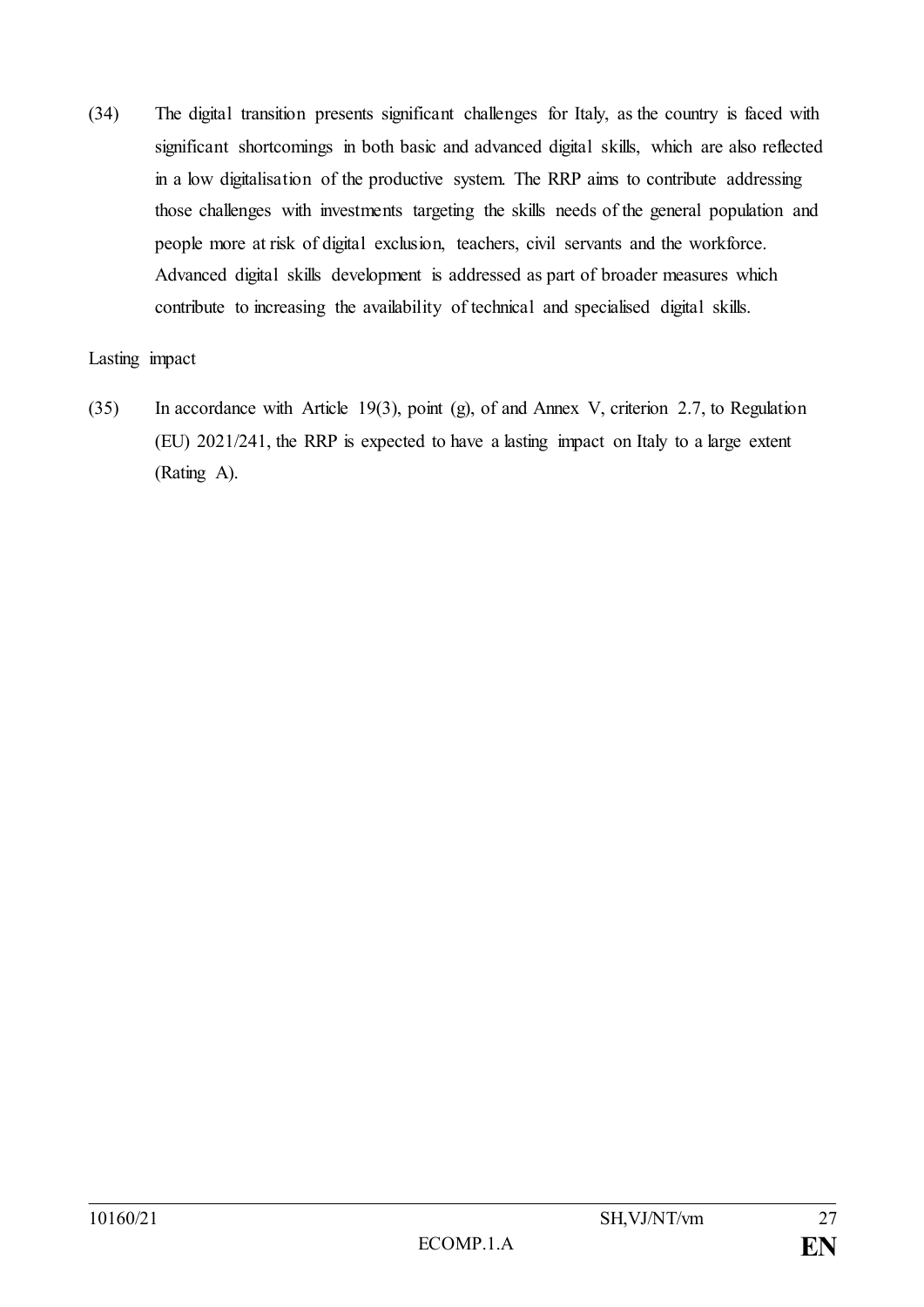(36) The RRP includes key reforms to support addressing Italy's long-standing challenges which have the potential to structurally improve the competitiveness of the Italian economy. Particularly, the proposed reform of the public administration should complement and complete the comprehensive reform adopted in 2014. The full, swift and proper implementation of the new set of measures should increase the effectiveness of the administration. This, coupled with the envisaged reform of justice aimed at drastically reducing the backlog of cases both in civil and criminal proceedings, and at reducing the backlog of cases in administrative proceedings, is expected to significantly improve the functioning of the economy. Furthermore, the RRP includes a set of ambitious reforms to remove obstacles to the business environment and make some sectors of the economy more transparent and open to competition. Sectoral reforms such as those planned in the energy and water sectors also address significant weaknesses by removing major barriers and are expected to have a positive lasting impact on growth and productivity. Those reforms are expected to increase the returns of the comprehensive set of investments planned across the various sectors of the Italian economy, which are expected to upgrade the physical infrastructure across the country, to strengthen human capital and to accelerate the green and digital transitions.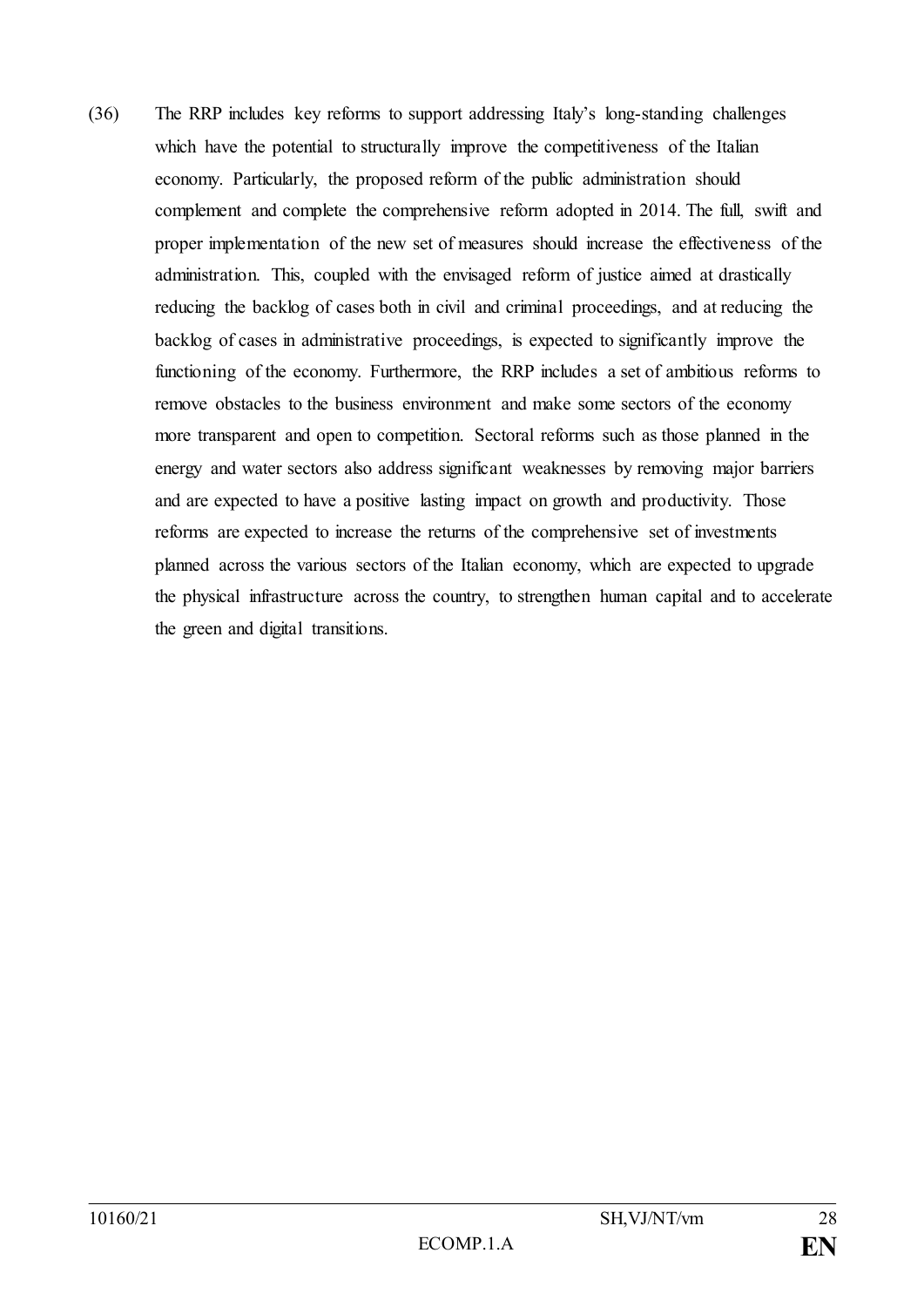(37) The lasting impact of the RRP can also be enhanced through synergies between the RRP and other programmes, including those financed by the cohesion policy funds, in particular by addressing in a substantive manner the deeply rooted territorial challenges and promoting a balanced development.

Monitoring and implementation

(38) In accordance with Article 19(3), point (h), of and Annex V, criterion 2.8, to Regulation (EU) 2021/241, the arrangements proposed in the RRP are adequate (Rating A) to ensure effective monitoring and implementation of the RRP, including the envisaged timetable, milestones and targets, and the related indicators.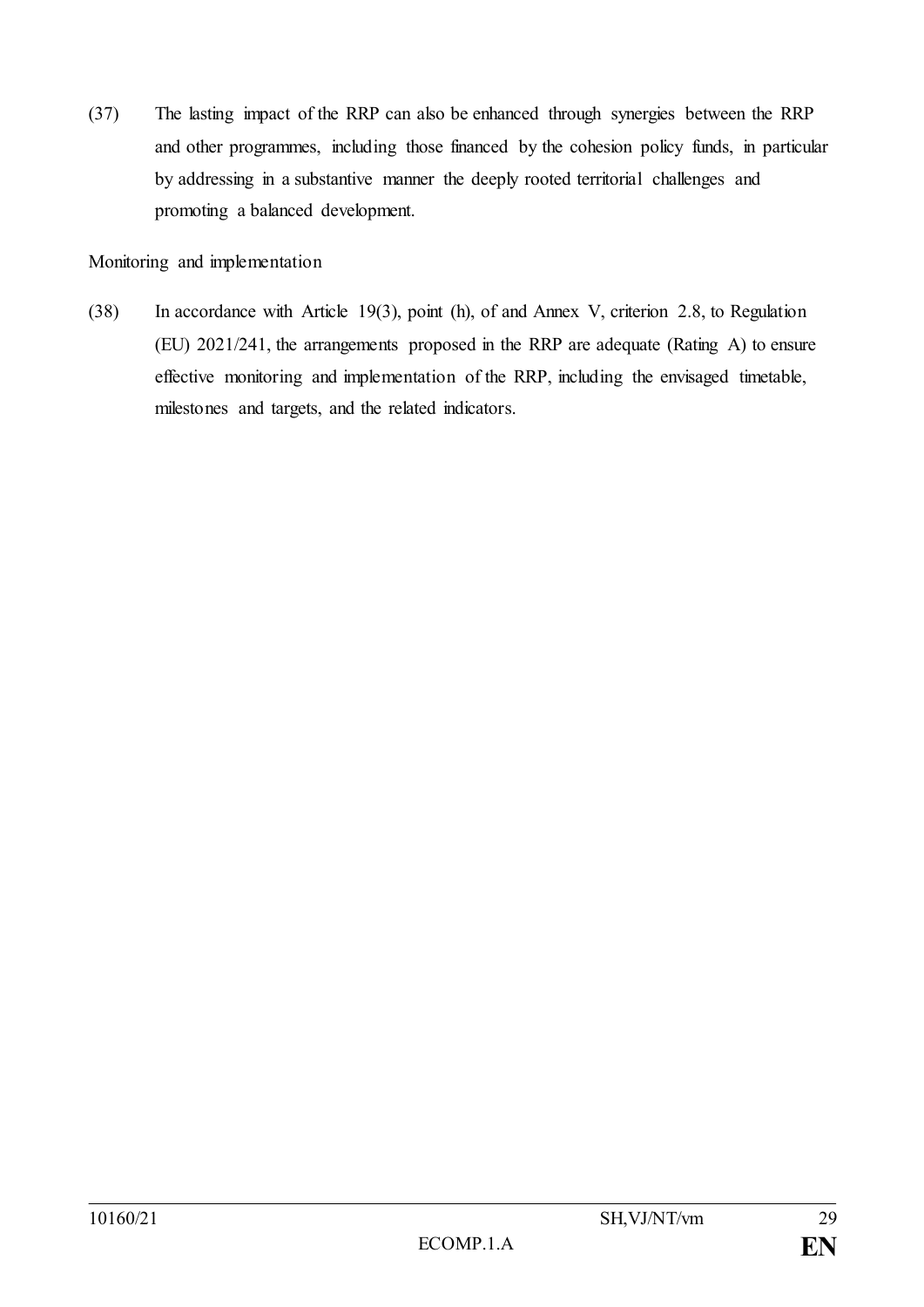(39) A multi-level governance is envisaged for the implementation and monitoring of the RRP. This includes in particular: at political level, a steering committee established at the Presidency of the Council of Ministers; at social dialogue level, a consulting body involving relevant stakeholders; at technical level, a secretariat established at the Presidency of the Council of Ministers to support the works of the steering committee and the consulting body, a central coordination and monitoring structure established at the Ministry of Economy and Finance, and technical coordination structures identified at the level of the central administrations responsible for individual measures. The model also envisages the establishment of an independent audit body for the implementation of internal control systems. Central and local administrations remain responsible for the operational implementation of the RRP's measures based on the relevant competences. The governance model provides for the assignment of clear responsibilities for the implementation of the RRP, the monitoring of progress and reporting. In particular, responsibilities and mandates are enshrined in Decree-Law of 31 May 2021, No 77, which contributes to the empowerment of the relevant bodies. This model intends to create synergies and ensure coordination between the Facility and other Union programs, with the potential to improve the implementation of Union funds in Italy. The strengthening of administrative capacity, including through additional human resources and the provision of technical support to administrations, and the simplification of administrative procedures are envisaged and enshrined in legal acts (Decree-Law of 9 June 2021, No 80 and Decree-Law of 31 May 2021, No 77) with the aim to ensure a timely and effective implementation of the RRP's measures. Finally, ad hoc mechanisms to deal with implementation issues are envisaged and enshrined in Decree-Law of 31 May 2021, No 77. The milestones and targets of Italy´s RRP are clear and realistic, and adequately reflect the investments and reforms envisaged in the RRP. The relevant indicators are relevant, acceptable and sufficiently robust.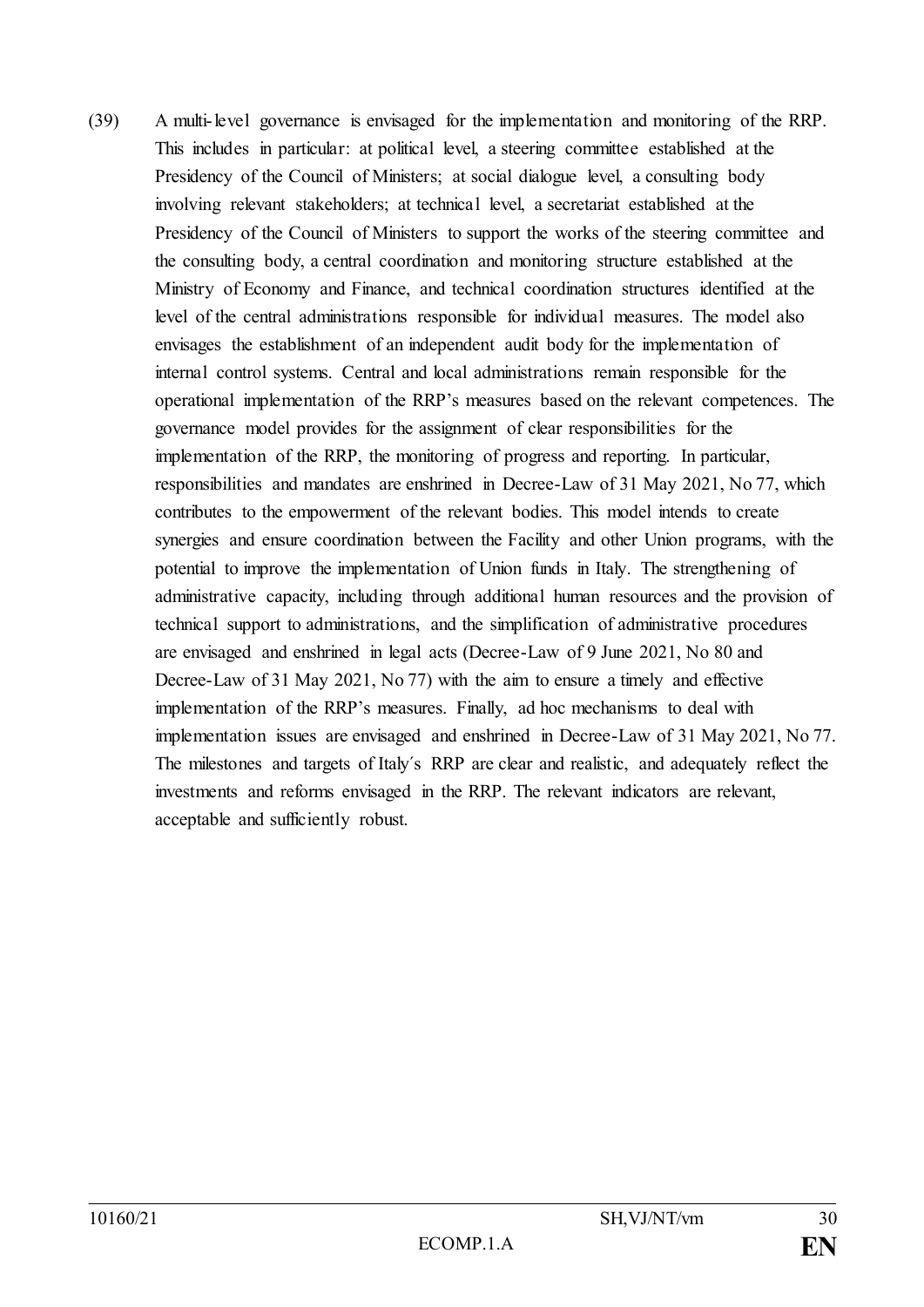(40) Member States should ensure that financial support under the Facility is communicated and acknowledged in line with Article 34 of Regulation (EU) 2021/241. Technical support may be requested under the Technical Support Instrument established by Regulation (EU) 2021/240 of the European Parliament and of the Council**<sup>1</sup>** to assist Member States in the implementation of their RRPs.

## Costing

(41) In accordance with Article 19(3), point (i), of and Annex V, criterion 2.9, to Regulation (EU) 2021/241, the justification provided in the RRP on the amount of the estimated total costs of the RRP is to a medium extent (Rating B) reasonable and plausible, is in line with the principle of cost efficiency and is commensurate to the expected national economic and social impact.

**<sup>1</sup>** Regulation (EU) 2021/240 of the European Parliament and of the Council of 10 February 2021 establishing a Technical Support Instrument (OJ L 57, 18.2.2021, p. 1).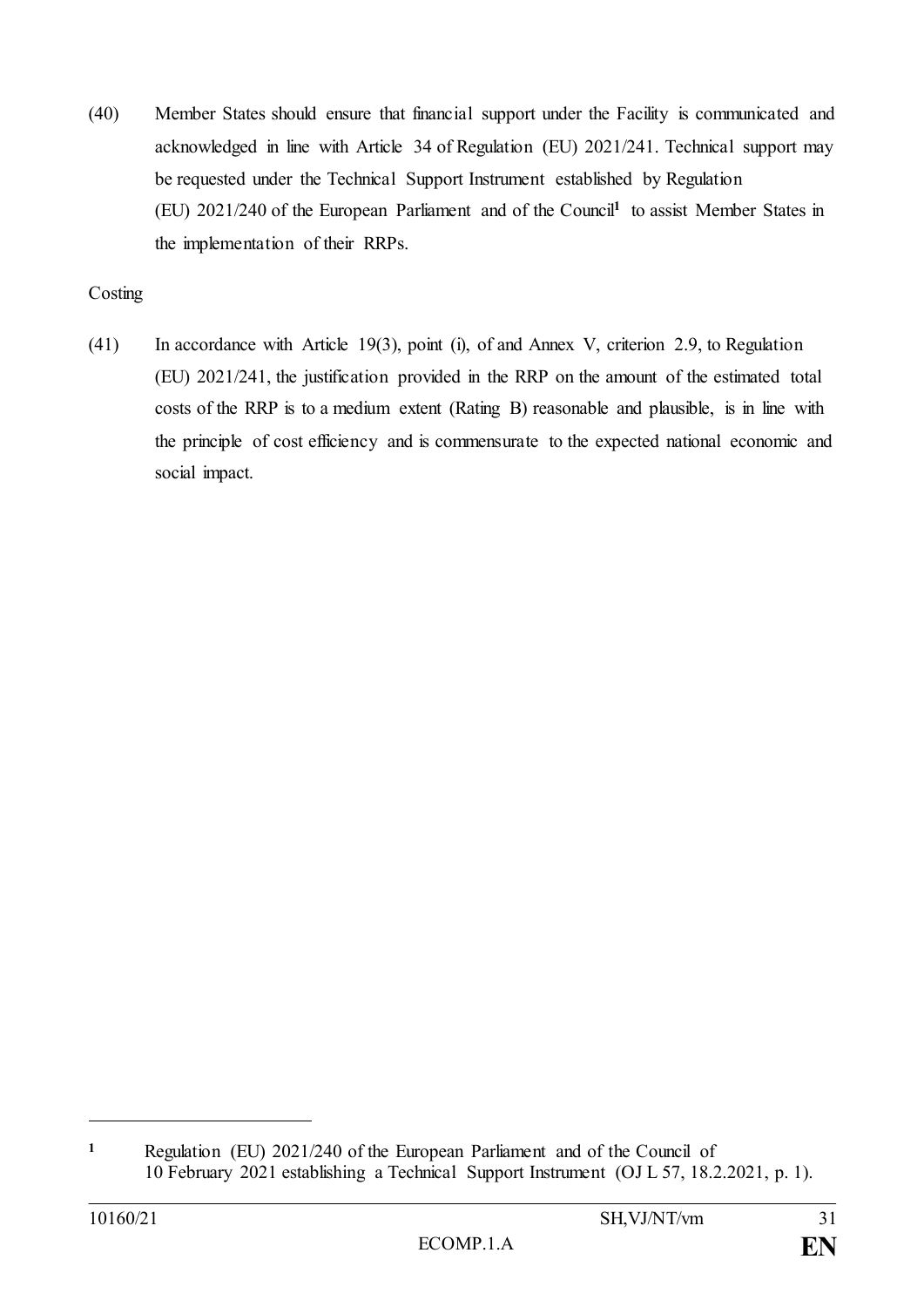(42) Italy has provided cost estimates for all measures of the RRP which entail a cost. In general, the methodology and the assumptions made to reach the cost estimates are clear and plausible for most measures of the RRP, often based on previous projects of similar nature or relevant support studies. However, relevant details on the methodology and on the basis used to make the cost estimates are missing or incomplete for some measures, this hindering a full positive assessment of the cost estimates. As a consequence, the justification of the cost estimates on the amount of the estimated total costs of the RRP is reasonable and plausible to a medium extent. Finally, the estimated total cost of the RRP is in line with the principle of cost-efficiency and is commensurate to the expected national economic and social impact.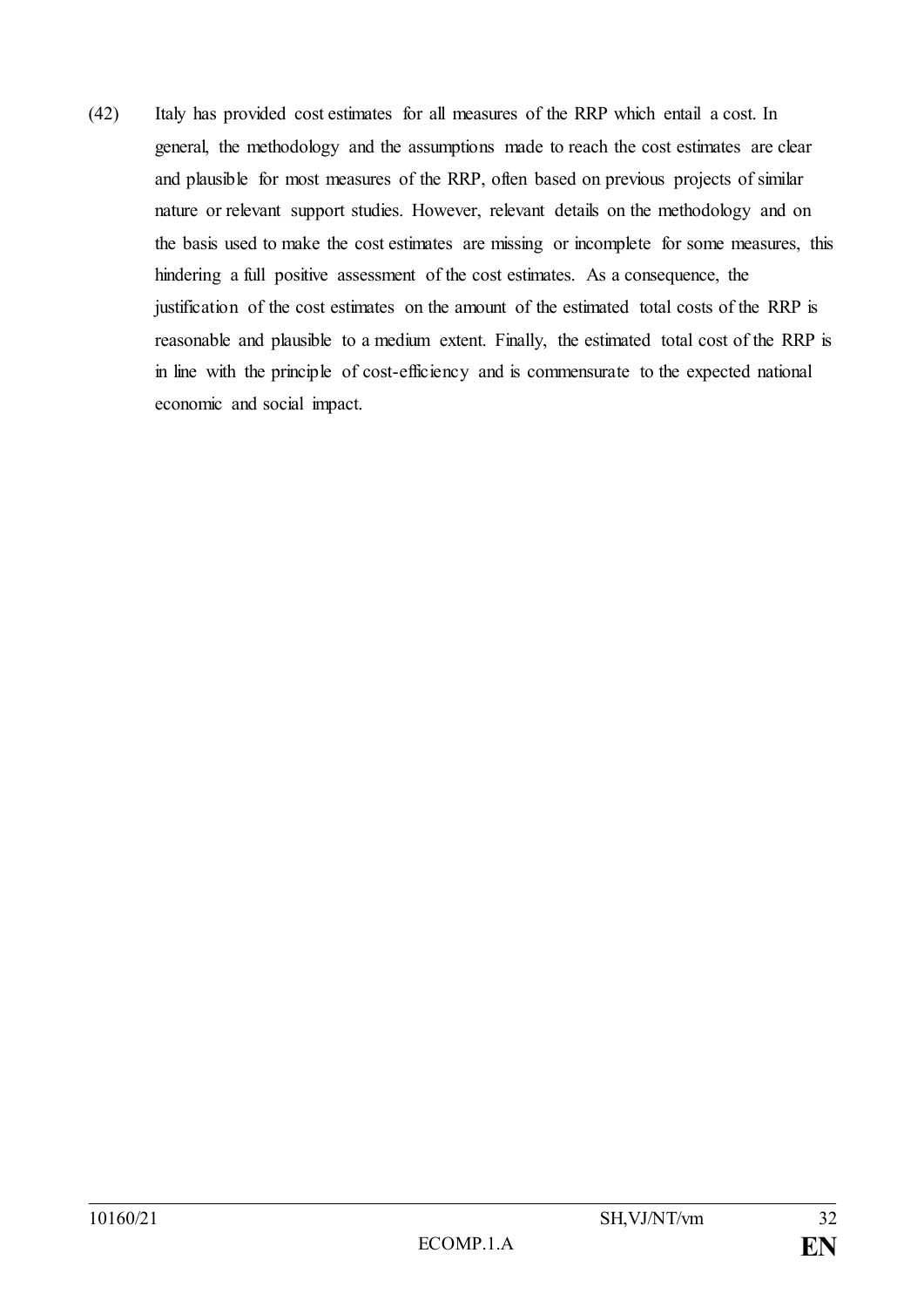Protection of the financial interests of the Union

- (43) In accordance with Article 19(3), point (j), of and Annex V, criterion 2.10, to Regulation (EU) 2021/241, the arrangements proposed in the RRP and the additional measures contained in this Decision are adequate (Rating A) to prevent, detect and correct corruption, fraud and conflicts of interest when using the funds provided under that Regulation, and the arrangements are expected to effectively avoid double funding under that Regulation and other Union programmes. This is without prejudice to the application of other instruments and tools to promote and enforce compliance with Union law, including for preventing, detecting and correcting corruption, fraud and conflicts of interest, and for protecting the Union budget in line with Regulation (EU, Euratom) 2020/2092 of the European Parliament and of the Council**<sup>1</sup>** .
- (44) The internal control system and arrangements proposed in the RRP are in their set-up rated sufficiently robust and the relevant structures are clearly described. The RRP identifies clear actors (bodies/entities) and describes their roles and responsibilities for the performance of the internal control tasks. The Ministry of Economy and Finance has been attributed the task of overall coordination and an independent audit body has been set up within the Ministry, with mandates enshrined in Decree-Law of 31 May 2021, No 77. *Ad hoc* recruitments are envisaged to strengthen administrative capacity.

**<sup>1</sup>** Regulation (EU, Euratom) 2020/2092 of the European Parliament and of the Council of 16 December 2020 on a general regime of conditionality for the protection of the Union budget (OJ L 433I, 22.12.2020, p. 1).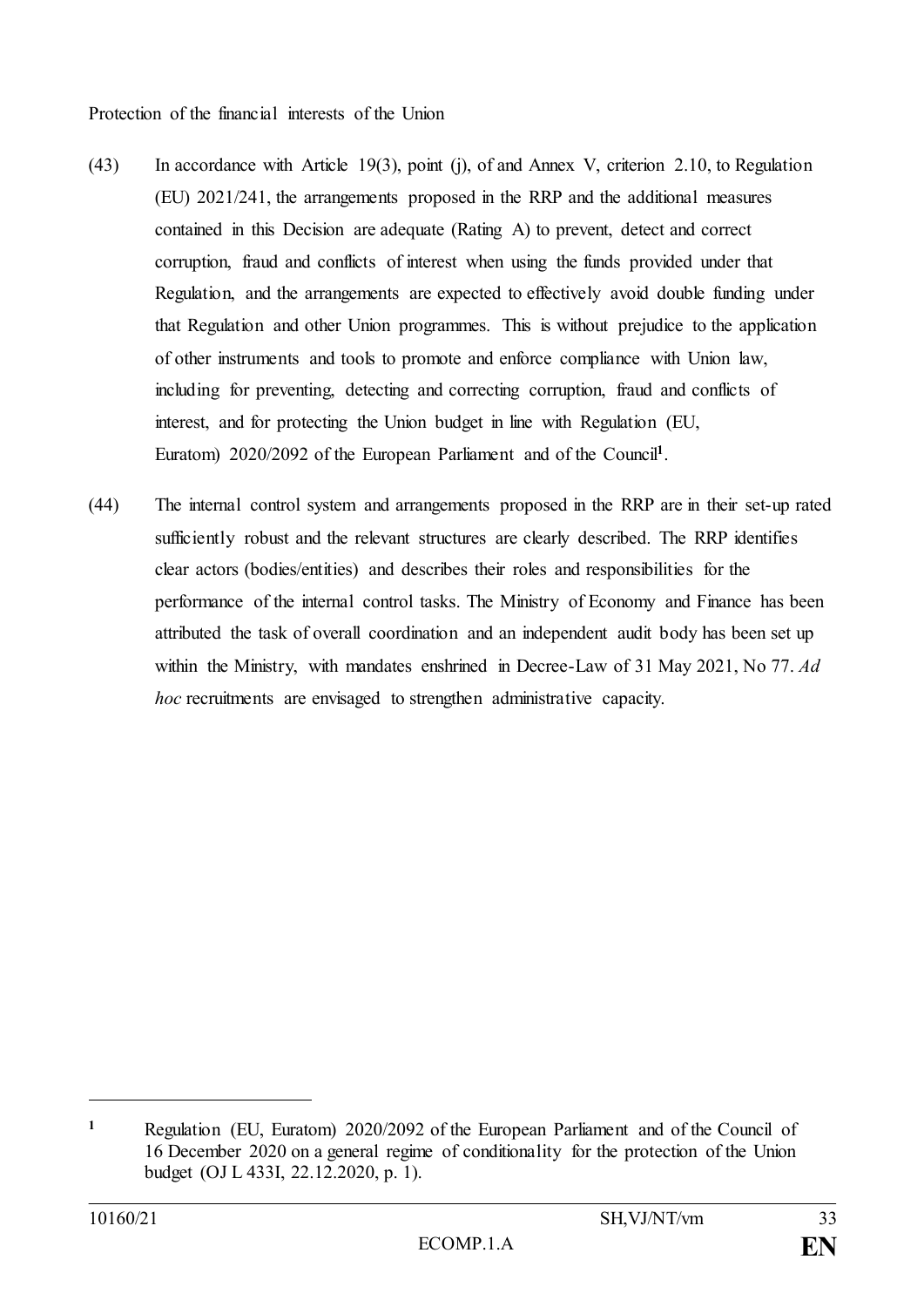(45) The control systems and other relevant arrangements, including for the collection and making available of data on final recipients, are provided for, as of mid-2022, through the implementation of a unitary IT system (ReGiS), and until then through the use of transitional IT arrangements based on existing data-processing tools, which should be adapted for this purpose. The collection of data under Article 22(2), point (d), of Regulation (EU) 2021/241 draws on information from the public administration databases, including, for instance, databases based on the tender identification code (CIG). The audit body should perform a verification of collection and ensuring access to the data referred to in Article 22(2), point (d), of Regulation (EU) 2021/241 in relation to the transitional IT arrangements. This commitment and the reporting thereon by the audit body is included as a milestone in the Annex to this Decision. Those arrangements are considered to be adequate with regard to preventing, detecting and correcting corruption, fraud and conflicts of interest when using the funds under the Facility and with regard to avoiding double funding from the Facility and other Union programmes.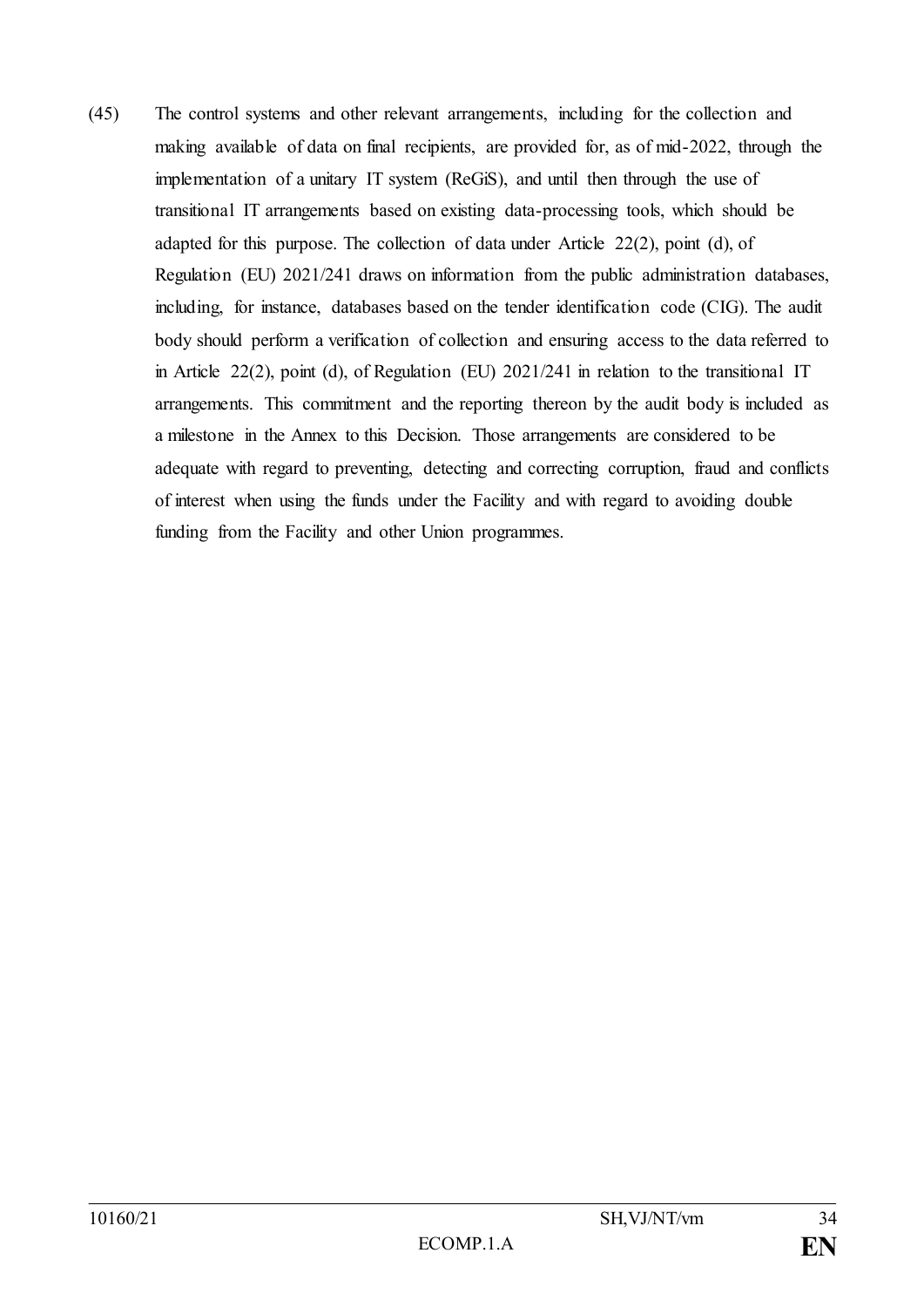- (46) The proper functioning of internal controls and data-capturing arrangements and reporting structures as well as the transition to the unitary system (ReGiS) is critical for the reporting on the achievement of targets and milestones and payment request establishment. The transitional IT arrangements, progress in the development of a new IT environment (ReGiS) and the factual transition to this repository system merit specific IT audit work by the audit body in respect of the capability of ReGiS to fulfil the functionalities described in the RRP and in particular the integrity of data and the maintenance of audit trail. For the transitional system, the audit body should provide an audit report confirming the repository system functionalities with the first payment request.
- (47) For the prevention, detection and correction of fraud, corruption and conflicts of interest, the strengthening of existing provisions is envisaged in the context of the RRP's implementation. In addition to the role of Guardia di Finanza, the Anti-Corruption Authority (ANAC) and the Italian Court of Auditors, reference is also made to the use of a unique project code and ARACHNE with a view to, *inter alia*, avoiding double funding risks.

Coherence of the RRP

(48) In accordance with Article 19(3), point (k), of and Annex V, criterion 2.11, to Regulation (EU) 2021/241, the RRP includes to a high extent (Rating A) measures for the implementation of reforms and public investment projects that represent coherent actions.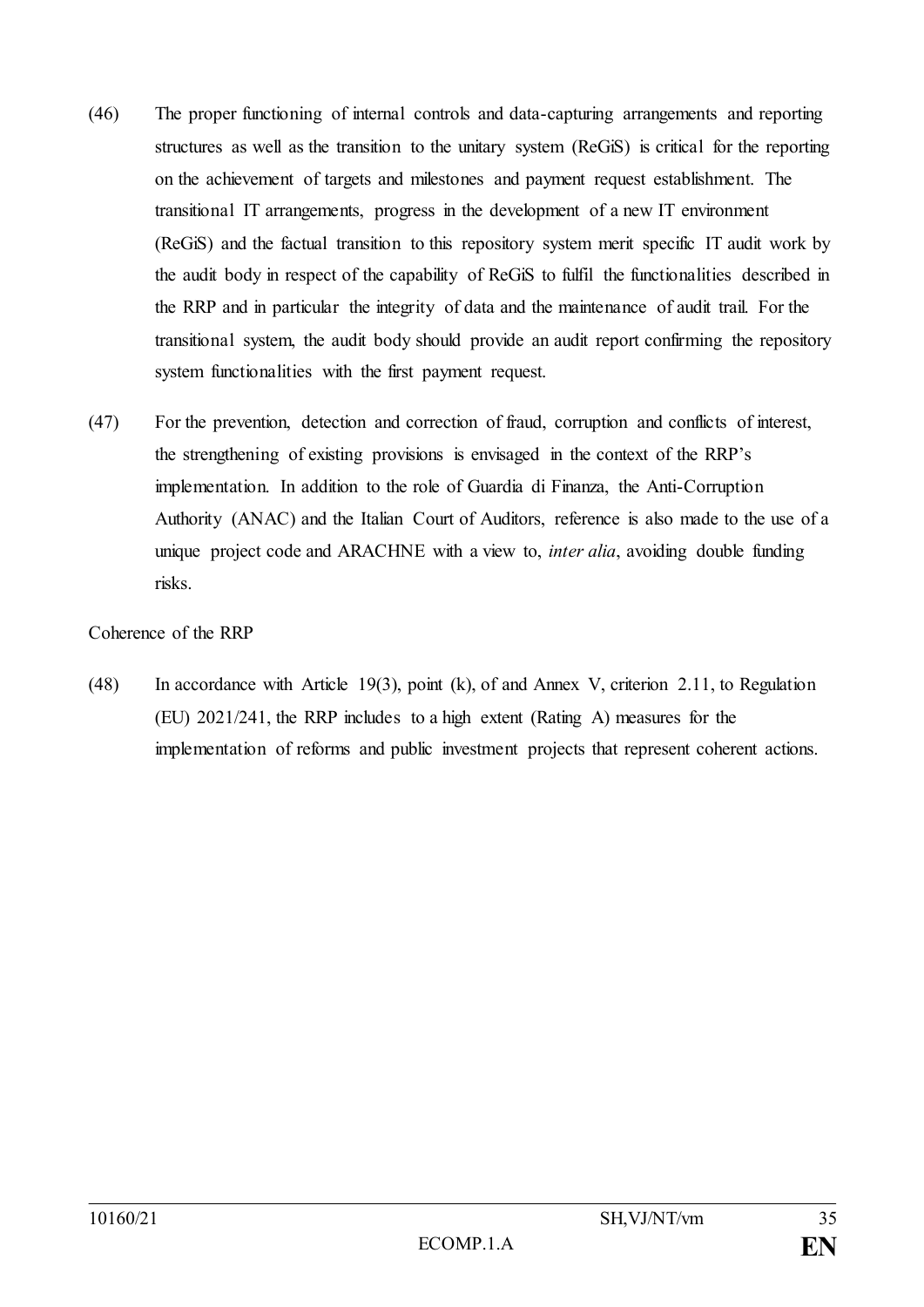(49) The Italian RRP presents a strategic and consistent vision throughout the RRP, with overall coherence across components and across individual measures. The reforms and investments in each component are consistent and mutually reinforcing, and there is also significant complementarity across components. For instance, several components in the RRP envisage measures to promote energy efficiency or ensure that there is not any negative impact on energy consumption beyond those specifically dedicated to the green and ecological transition. Another example is that all components incorporate youth, gender and territorial cohesion as priorities regardless of their specific scope. No measures proposed within a component contradict or undermine each other, and no contradictions between different components have been identified.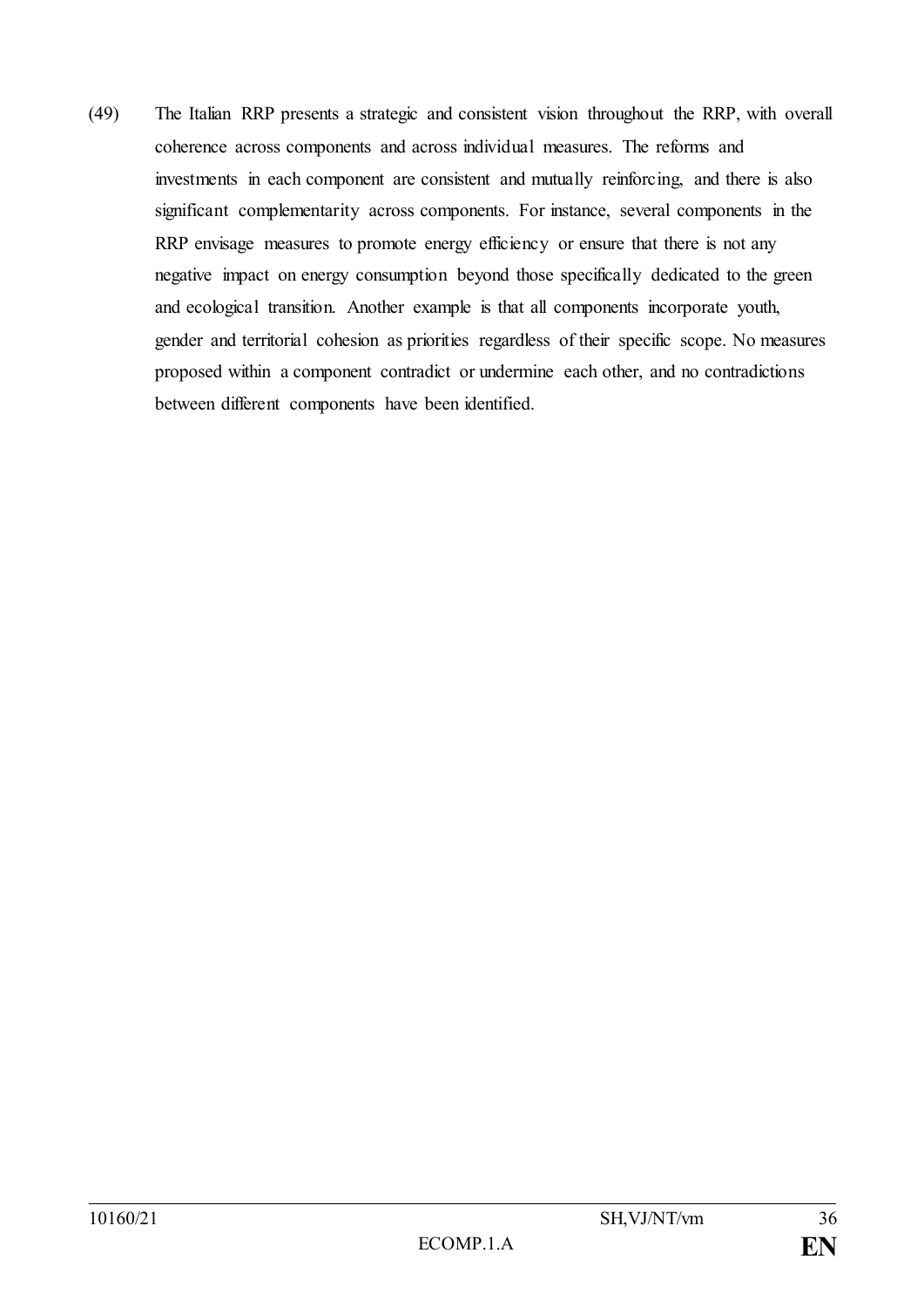## **Equality**

(50) Italy's RRP contains measures that are expected to contribute to addressing the country's challenges in the area of gender equality and equal opportunities for all. In particular, these include measures addressing the challenges to gender equality, such as support to female entrepreneurship or the establishment of a national gender equality certification system. Specific measures are also envisaged to support equal opportunities for younger persons, including measures aimed at enhancing enrolments in science, technology, engineering and mathematics studies, digital and innovation skills, with a particular focus on gender equality and equal opportunities for all. Measures to enhance community- and home-based social and health services, such as innovative housing solutions and equipment, aim to promote the independent living of persons with disabilities and elderly people. The RRP explains how the various components are expected to contribute, directly or indirectly, to addressing inequality and fostering equal opportunities, in particular for women and younger persons. However, the expected contribution for specific groups, such as persons belonging to ethnic or racial minorities, remains unclear in the RRP. Close monitoring of the RRP's concrete implementation is essential, in particular where the anticipated contribution is indirect only, in order to ensure that it delivers the expected results and forms part of a comprehensive strategy, in synergy with national equality policies such as the National Strategy for Gender Equality 2021-2026.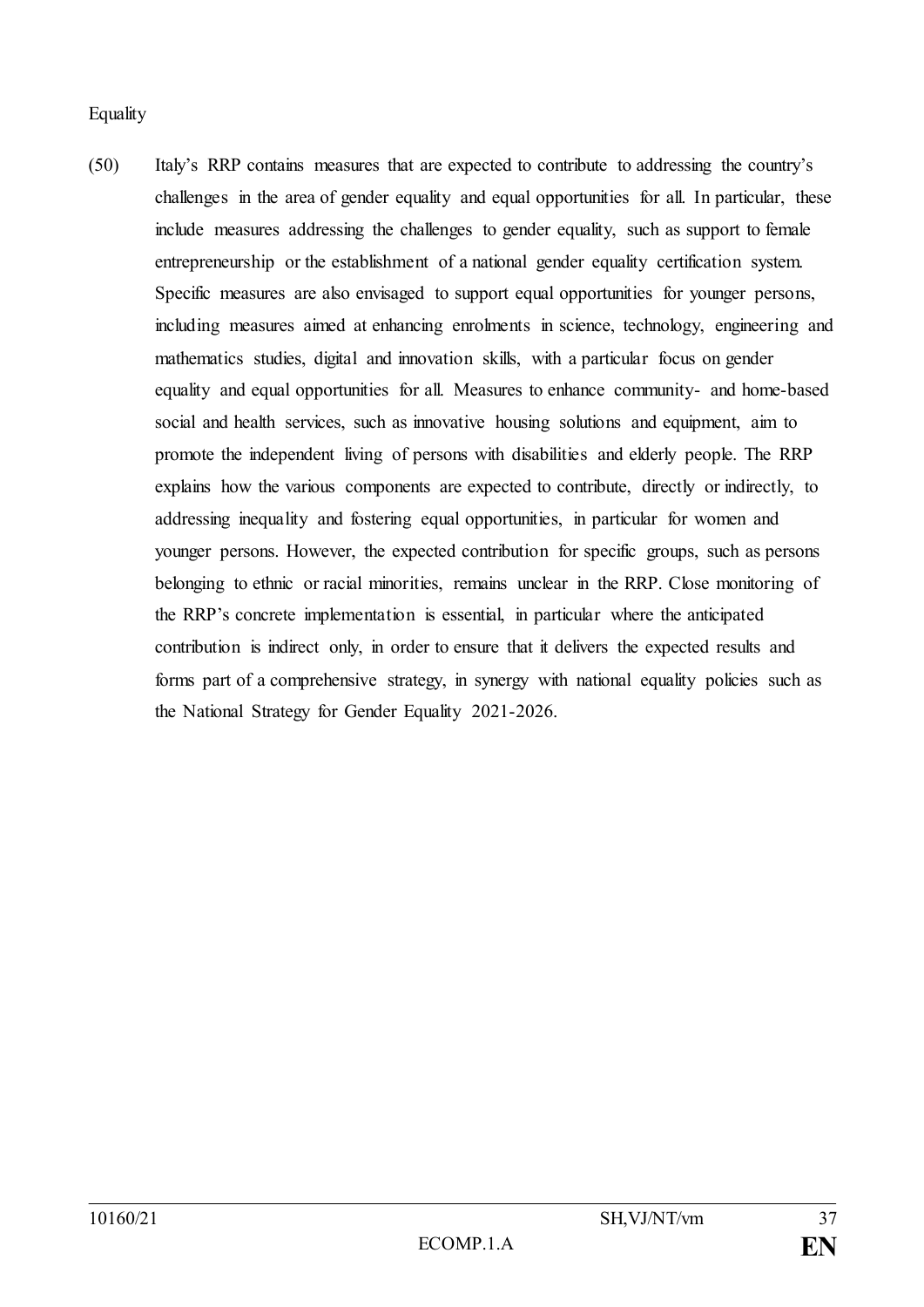#### Security self-assessment

(51) In accordance with Article 18(4), point (g), of Regulation (EU) 2021/241, the RRP includes a security-self assessment for investments related to cloud services and infrastructures for the public administration. As regards connectivity measures, in particular for 5G deployment, Italy confirmed that it will carry out such an assessment at a later stage, taking into account the connectivity scenarios that will result from the mapping and public consultation exercises. In this regard, Italy stated that it will analyse risk scenarios and implement measures to avoid or mitigate any potential security risks.

#### Cross-border and multi-country projects

(52) The RRP includes investments along the Trans-European Transport (TEN-T) corridors and the cross-border rail connection between Italy and Austria through the completion of the Bolzano bypass in the line Verona-Brennero, which is an important hub for the traffic of passengers and freight between Italy and Northern and Eastern Europe. In addition, the development of at least 3 400 km of the European Rail Transport Management System should allow the interoperability with the rail systems of other Member States. The RRP includes measures to support the deployment of technologies based on optical fibre and 5G along the European 5G corridors. The RRP also envisages funding for the participation of Italian firms in approved and potential important projects of common European interest and in research and development partnerships, as well as thestrengthening of the network of European digital innovation hubs in order to share knowledge and experience with other Member States.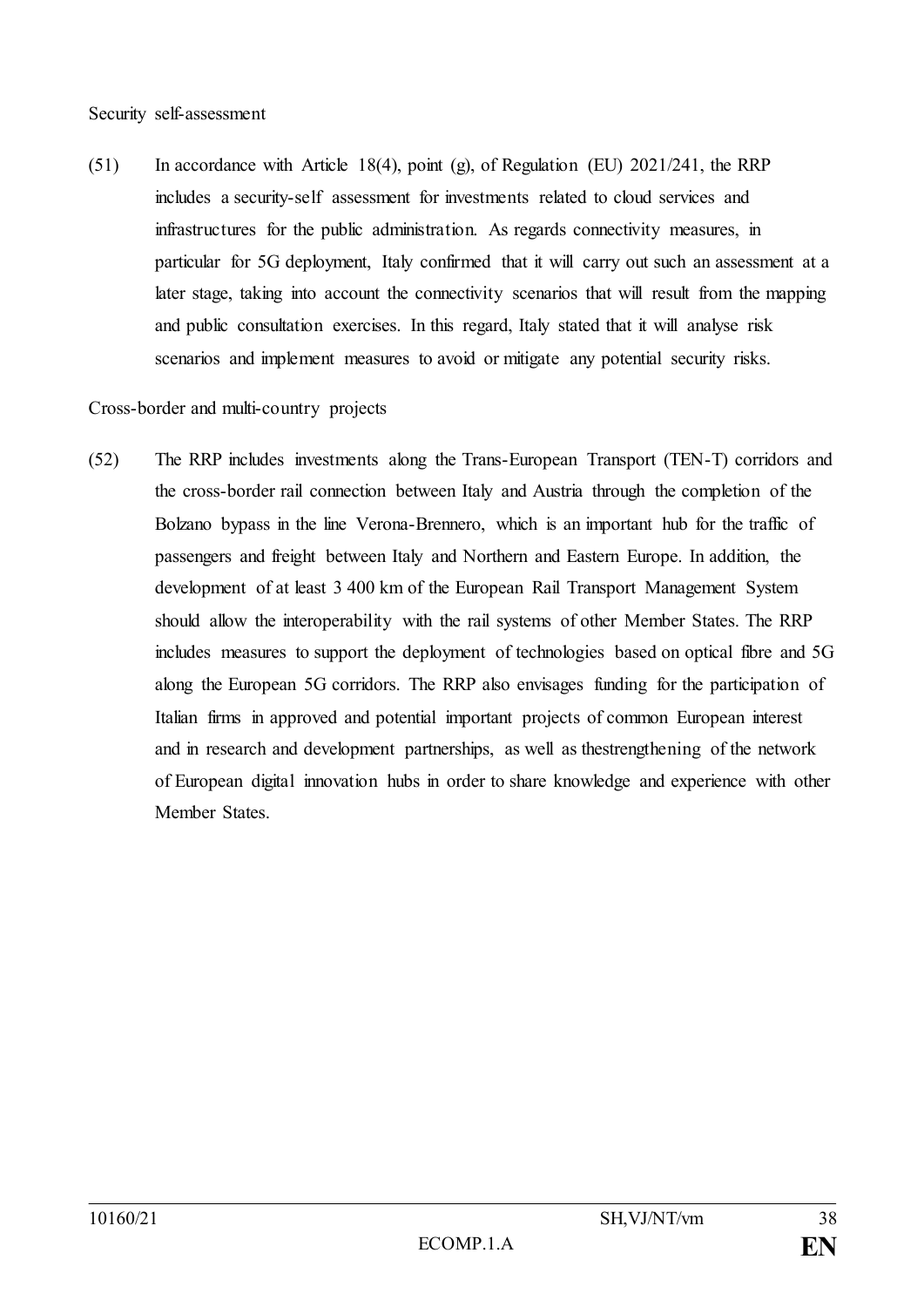#### Consultation process

- (53) The RRP went through a process of consultation and interaction with a variety of stakeholders, including regional and local authorities, civil society organisations, social partners and academics and policy experts. Following the opinion of the Italian Parliame nt on the strategic guidelines proposed by the government for the drafting of the RRP, a first version was approved by the Council of Ministers on 12 January 2021. After the change of government in February 2021, the examination of the draft RRP and the consultations with relevant stakeholders continued. The Chamber of Deputies and the Senate held a series of hearings involving a variety of stakeholders such as regional and local authorities, social partners, civil society organisations and institutional bodies and approved ad hoc reports thereon, together with resolutions steering the finalisation of the RRP on that basis. Furthermore, the Government itself held a dialogue with regional and local authorities within the framework of the State-Regions Conference. As a result of this process, the revised RRP was presented to Parliament, which endorsed its transmission to the Commission.
- (54) With regard to the consultation process in the implementation phase, the Italian RRP envisages the continuation of regular dialogues with the various administrations involved in the implementation of the RRP and with stakeholders. To this effect, the governance model envisages the creation of a consulting body with the participation of economic and social partners. To ensure ownership by the relevant actors, it is crucial to involve all local authorities and stakeholders concerned, including social partners, throughout the implementation of the investments and reforms included in the RRP.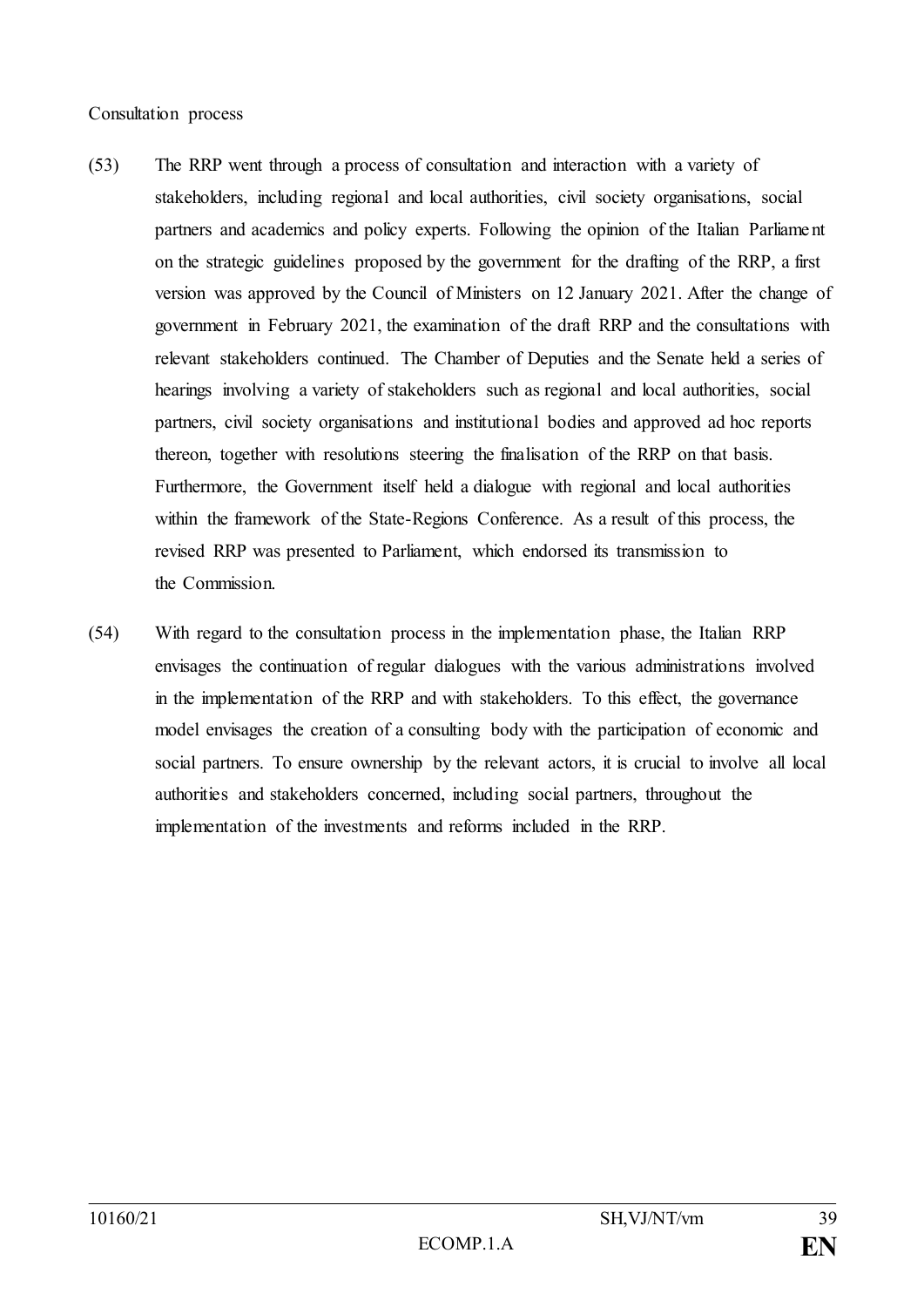#### Positive assessment

(55) Following the positive assessment of the Commission concerning the Italian RRP with the finding that the RRP satisfactorily complies with the criteria for assessment set out in Regulation (EU) 2021/241, in accordance with Article 20(2) of and Annex V to that Regulation, this Decision should set out the reforms and investment projects necessary for the implementation of the RRP, the relevant milestones, targets and indicators, and the amount made available from the Union for the implementation of the RRP in the form of non-repayable financial and loan support.

## Financial contribution

(56) The estimated total cost of the RRP of Italy is EUR 191 499 177 889. As the RRP satisfactorily complies with the criteria for assessment set out in Regulation (EU) 2021/241 and, furthermore, as the amount of the estimated total costs of the RRP is higher than the maximum financial contribution available for Italy, the financial contribution allocated for Italy's RRP should be equal to the total amount of the financial contribution available for Italy.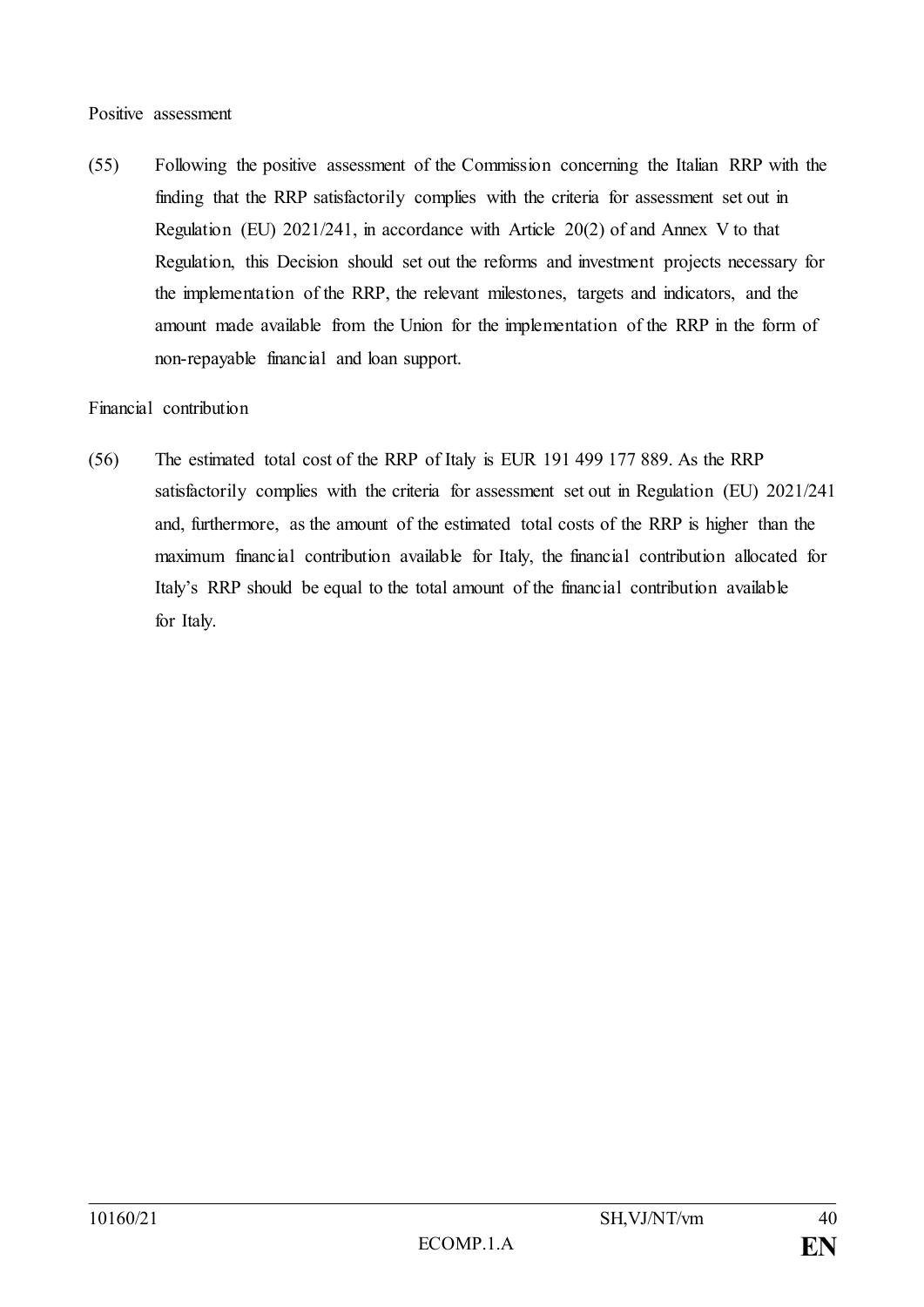- (57) In accordance with Article 11(2) of Regulation (EU) 2021/241, the calculation of the maximum financial contribution for Italy is expected to be updated by 30 June 2022. As such, in accordance with Article 23(1) of that Regulation, an amount for Italy not exceeding the maximum financial contribution referred to in Article  $11(1)$ , point (a), of that Regulation should be made available for a legal commitment by 31 December 2022. Where necessary following the update of the maximum financial contribution, the Council, on a proposal from the Commission, should amend this Decision to include the updated maximum financial contribution, calculated in accordance with Article 11(2) of that Regulation, without undue delay.
- (58) Furthermore, in order to support additional reforms and investments, Italy has requested loan support. The maximum volume of the loan requested by Italy is equal to 6,8 % of its 2019 gross national income in current prices. The amount of the estimated total costs of the RRP is higher than the combined financial contribution available for Italy and the requested loan support.
- (59) The support to be provided is to be financed from the borrowing by the Commission on behalf of the Union on the basis of Article 5 of Council Decision (EU, Euratom) 2020/2053**<sup>1</sup>** . The support should be paid in instalments once Italy has satisfactorily fulfilled the relevant milestones and targets identified in relation to the implementation of the RRP.

**<sup>1</sup>** Council Decision (EU, Euratom) 2020/2053 of 14 December 2020 on the system of own resources of the European Union and repealing Decision 2014/335/EU, Euratom (OJ L 424, 15.12.2020, p. 1).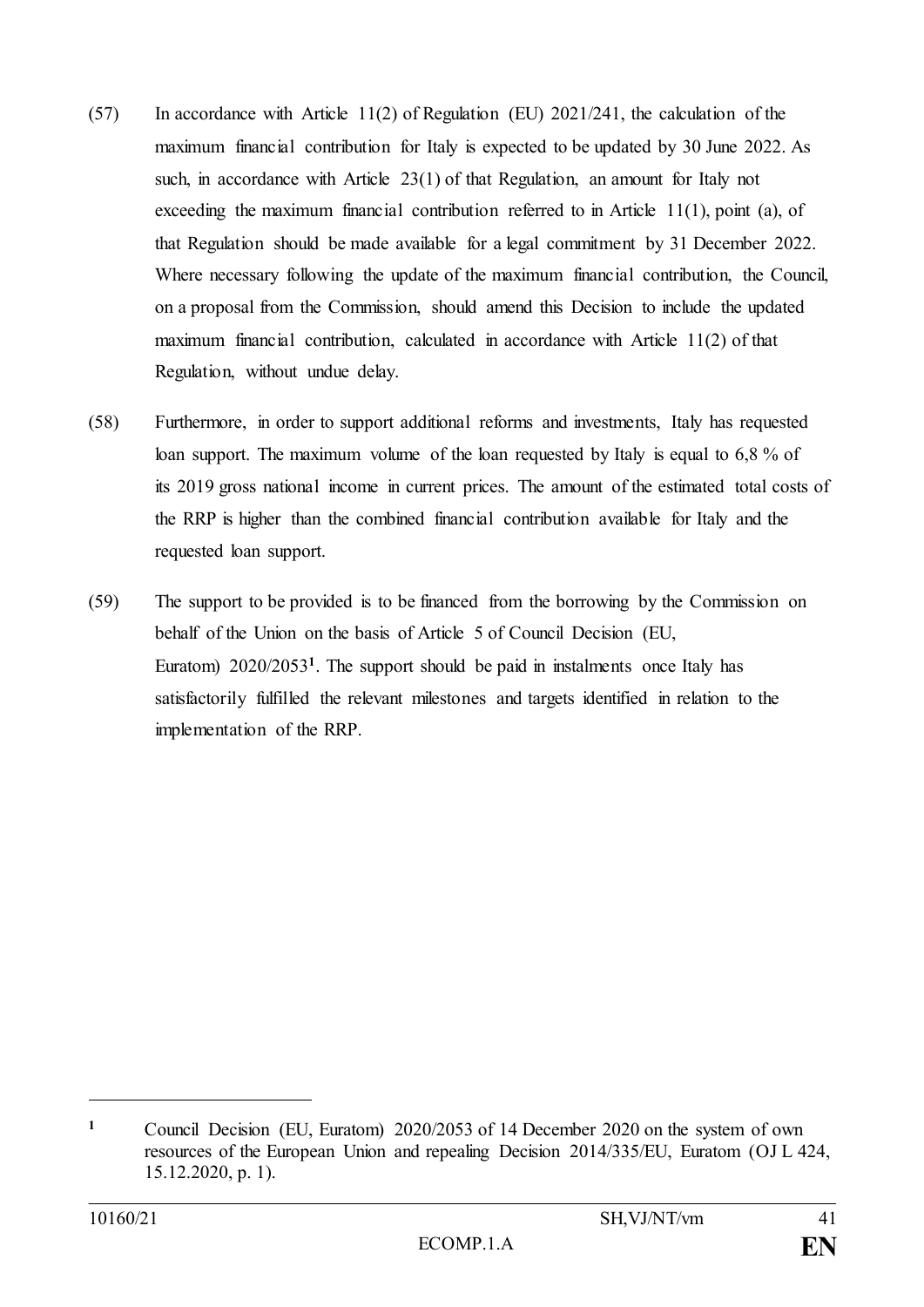- (60) Italy has requested pre-financing of 13 % of the financial contribution and of 13 % of the loan. That amount should be made available to Italy subject to the entry into force of, and in accordance with, the agreement provided for in Article 23(1) of Regulation (EU) 2021/241 (the 'financing agreement') and the loan agreement provided for in Article 15(2) of that Regulation (the 'loan agreement').
- (61) This Decision should be without prejudice to the outcome of any procedures relating to the award of Union funds under any Union programme other than the Facility or to procedures relating to distortions of the operation of the internal market that may be undertaken, in particular under Articles 107 and 108 of the Treaty. It does not override the requirement for Member States to notify instances of potential State aid to the Commission under Article 108 of the Treaty,

HAS ADOPTED THIS DECISION: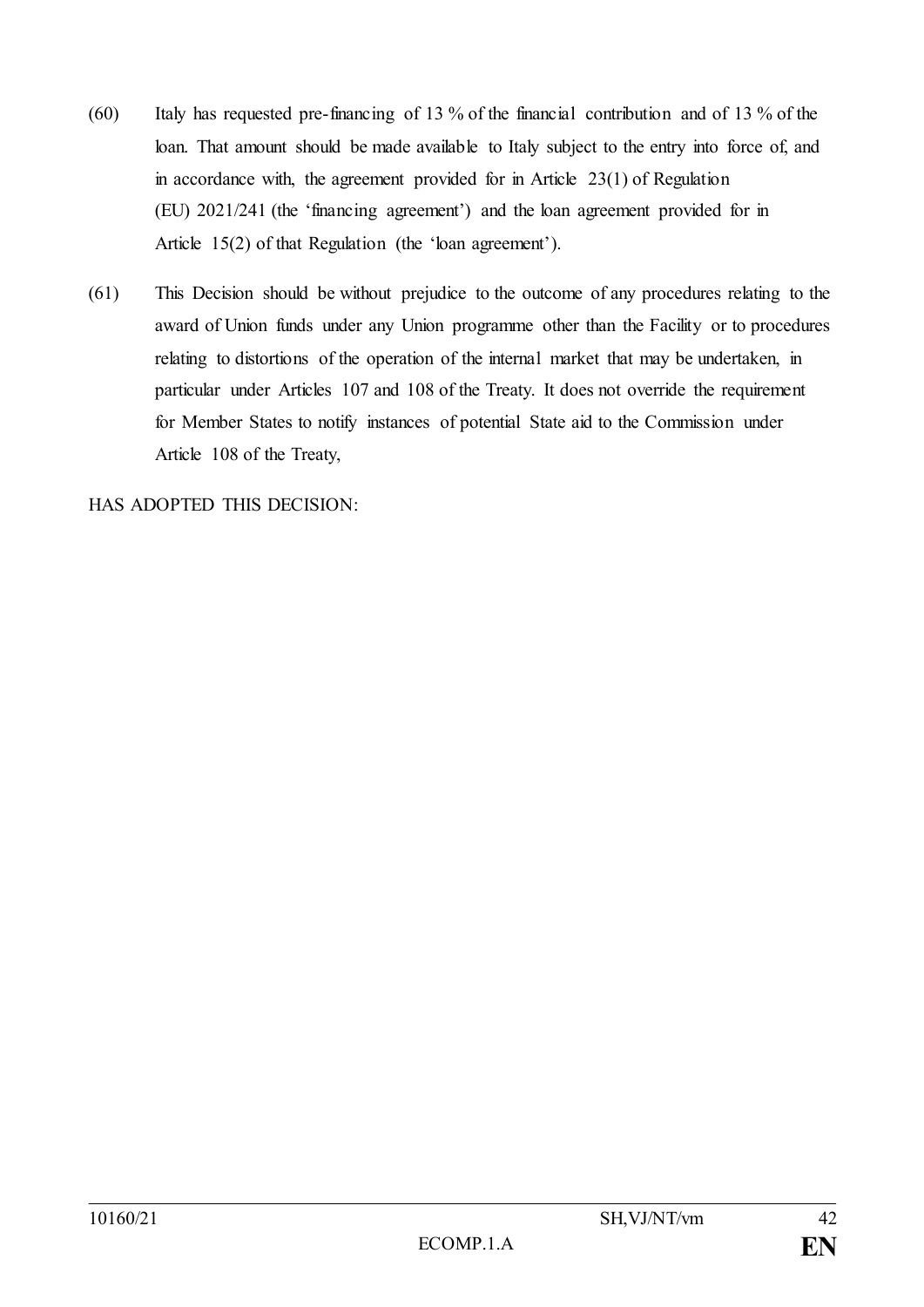#### *Article 1*

## *Approval of the assessment of the RRP*

The assessment of the RRP of Italy on the basis of the criteria provided for in Article 19(3) of Regulation (EU) 2021/241 is approved. The reforms and investment projects under the RRP, the arrangements and timetable for the monitoring and implementation of the RRP, including the relevant milestones and targets and the additional milestones and targets related to the payment of the loan, the relevant indicators relating to the fulfilment of the envisaged milestones and targets, and the arrangements for providing full access by the Commission to the underlying relevant data are set out in the Annex to this Decision.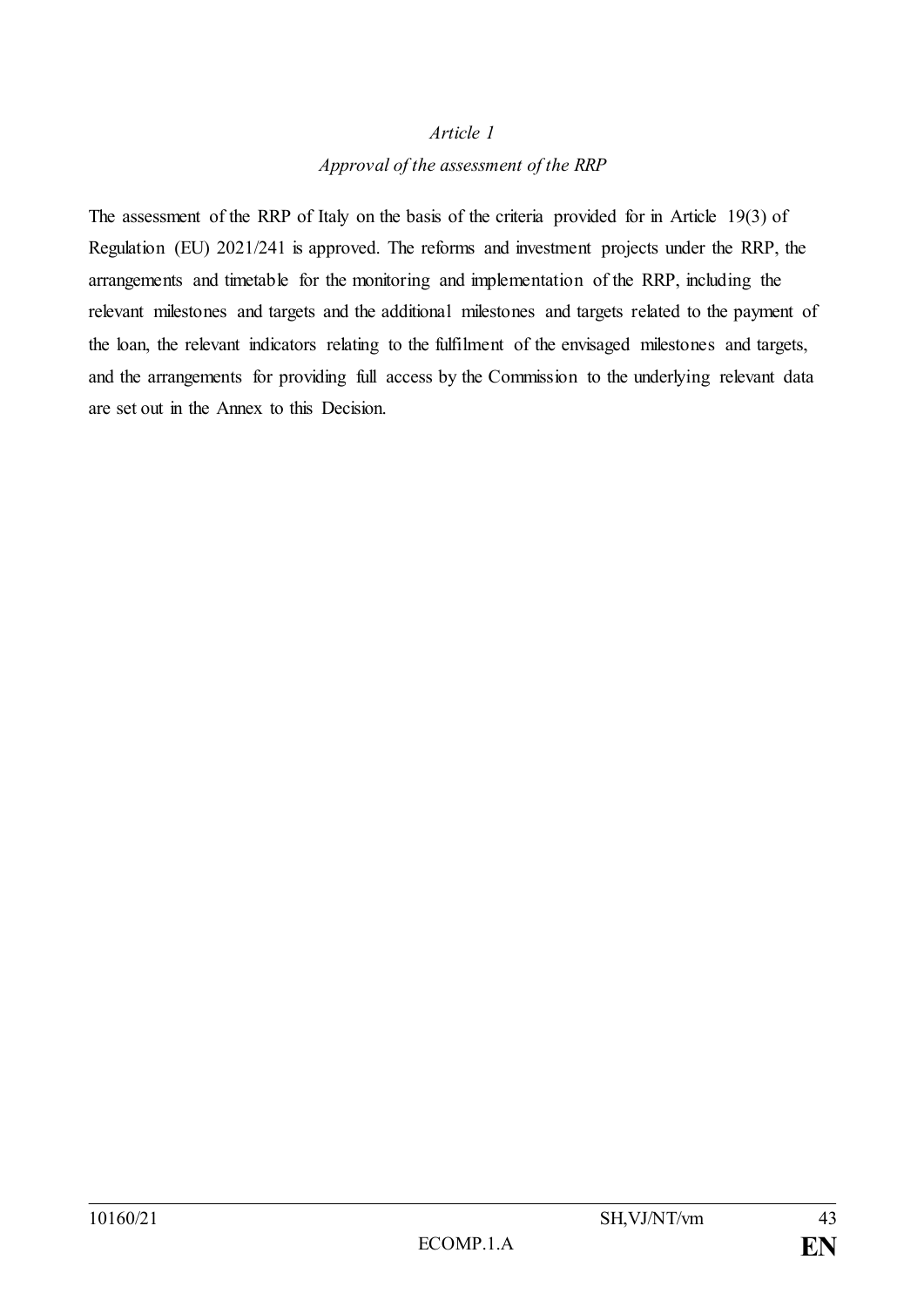## *Article 2*

## *Financial contribution*

1. The Union shall make available to Italy a financial contribution in the form of non-repayable support amounting to EUR 68 880 513 747**<sup>1</sup>** . An amount of EUR 47 925 096 762 shall be available to be legally committed by 31 December 2022. If the update provided for in Article 11(2) of Regulation (EU) 2021/241 results in an updated maximum financial contribution for Italy that is equal to or more than EUR 68 880 513 747 , a further amount of EUR 20 955 416 985 shall be available to be legally committed from 1 January 2023 until 31 December 2023. If the update provided for in Article 11(2) of Regulation (EU) 2021/241 results in an updated maximum financial contribution for Italy that is less than EUR 68 880 513 747, the difference between the updated maximum financial contribution and the amount of EUR 47 925 096 762 shall be available to be legally committed in accordance with the procedure set out in Article 20(8) of Regulation (EU) 2021/241 from 1 January 2023 until 31 December 2023.

**<sup>1</sup>** This amount corresponds to the financial allocation after deduction of Italy's proportional share of the expenses referred to in Article 6(2) of Regulation (EU) 2021/241, calculated in accordance with the methodology set out in Article 11 of that Regulation.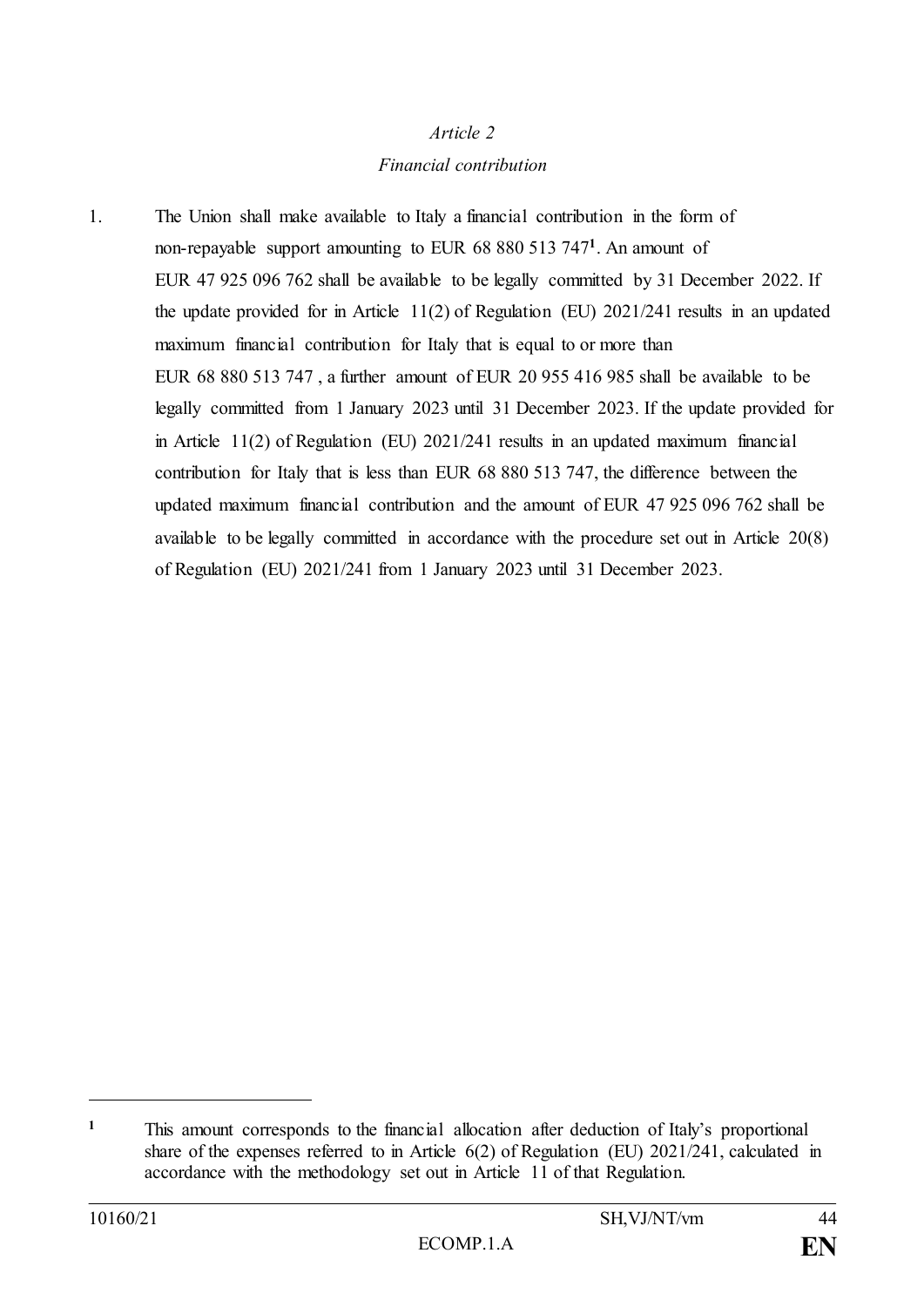- 2. The Union financial contribution shall be made available by the Commission to Italy in instalments in accordance with the Annex to this Decision. An amount of EUR 8 954 466 787 shall be made available as a pre-financing payment, equal to 13 % of the financial contribution. The pre-financing and instalments may be disbursed by the Commission in one or several tranches. The size of the tranches shall be subject to the availability of funding.
- 3. The pre-financing shall be released subject to the entry into force of, and in accordance with, the financing agreement. Pre-financing shall be cleared by being proportionally deducted against the payment of the instalments.
- 4. The release of instalments in accordance with the financing agreement shall be conditional on available funding and a decision by the Commission, taken in accordance with Article 24 of Regulation (EU) 2021/241, that Italy has satisfactorily fulfilled the relevant milestones and targets identified in relation to the implementation of the RRP. In order to be eligible for payment, Italy shall complete the milestones and targets no later than 31 August 2026, subject to the entry into force of the legal commitments referred to in paragraph 1.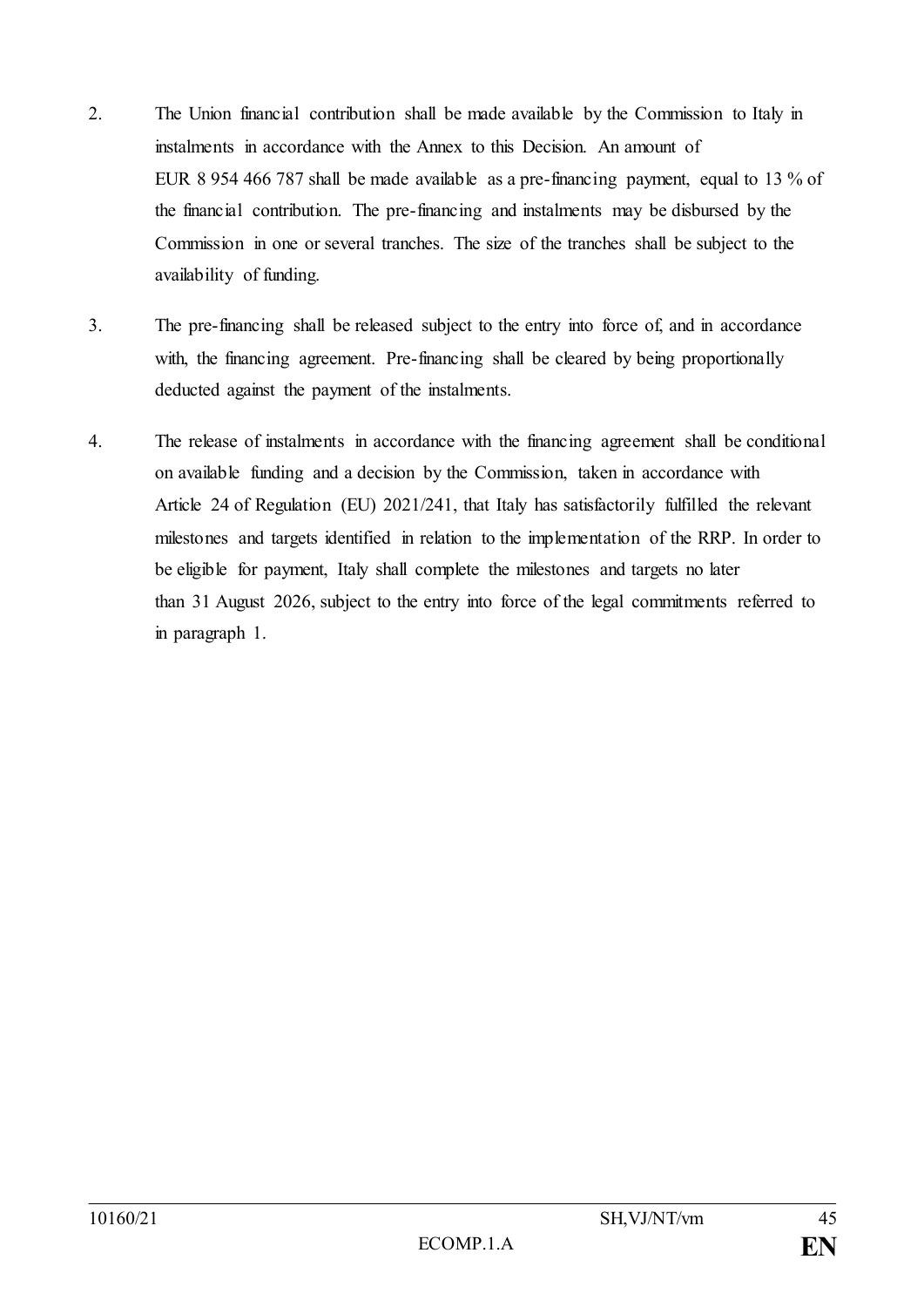### *Article 3*

#### *Loan support*

- 1. The Union shall make available to Italy a loan amounting to a maximum of EUR 122 601 810 400.
- 2. The loan support shall be made available by the Commission to Italy in instalments in accordance with the Annex to this Decision. An amount of EUR 15 938 235 352 shall be made available as a pre-financing payment, equal to 13 % of the loan. The pre-financing and instalments may be disbursed by the Commission in one or several tranches. The size of the tranches shall be subject to the availability of funding.
- 3. The pre-financing shall be released subject to the entry into force of, and in accordance with, the loan agreement. Pre-financing shall be cleared by being proportionally deducted against the payment of the instalments*.*
- 4. The release of instalments in accordance with the loan agreement shall be conditional on available funding and a decision by the Commission, taken in accordance with Article 24 of Regulation (EU) 2021/241, that Italy has satisfactorily fulfilled the additional milestones and targets covered by the loan and identified in relation to the implementation of the RRP. In order to be eligible for payment, Italy shall complete the additional milestones and targets covered by the loan no later than 31 August 2026.